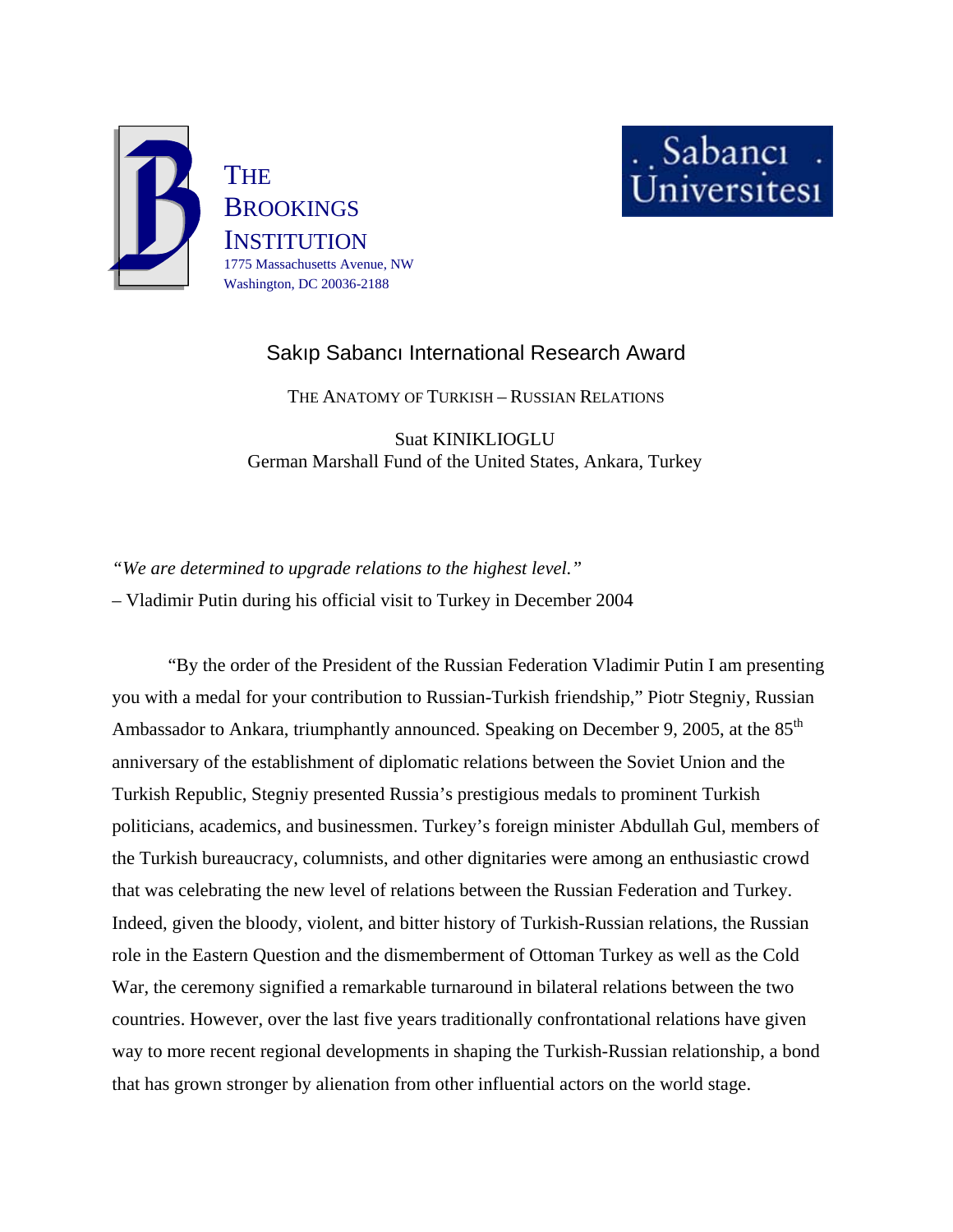### *The Politics: Deepening Multidimensional Partnership*

*"We do not have a policy toward Russia. We do the exact opposite of whatever Ambassador Ignatiev is saying."* 

– Ottoman statesman on Turkish policy toward Russia in the  $19<sup>th</sup>$  century

*"Our views totally coincide with regard to the situation in the region, as well as to issues concerning to the preservation of stability in the world."* 

– Turkish PM Erdogan to President Putin in July 2005

The deepening of political dialogue between Russia and Turkey dates back to the signing of the *Eurasia Action Plan* in 2001 between then-foreign ministers Ismail Cem and Igor Ivanov. The Plan called for increased dialogue on softer areas such as trade, culture, and tourism but also advocated regular political consultations. Since then, Turkey and Russia expanded their cooperation in the fields of energy, trade, tourism, and defense. Bilateral trade has risen at an immense rate. The energy relationship has diversified and deepened. The two sides have established regular political dialogue, which was described by a Turkish diplomat as the "most regular and substantial" the Ministry has with any country.<sup>1</sup> Undoubtedly, the Turkish Parliament's refusal to allow U.S. troops to invade Iraq from the north in March 2003 helped Russia to be more forthcoming as Turkey proved its independent credentials.

The sharp increase in bilateral trade and the growing energy relationship naturally facilitated the deepening of political relations. Since 2001, political dialogue both intensified and ascended to higher levels. From a bilateral political perspective, 2005 was an *annus mirabilis* as President Putin and Prime Minister Erdogan met four times, including a seven-hour private meeting on the Black Sea. Putin's visit in December 2004 marked a monumental event in itself as he was the first Russian head of state to visit Turkey in 32 years. The visit was crowned by the signing of a Joint Declaration on the "Deepening of Friendship and Multidimensional Partnership" between Turkey and the Russian Federation. The declaration refers to a wide range of common interests and specifically accentuates the increasing confidence and trust established between the sides in recent years; calls for the diversification of actors in the quest of deepening

<span id="page-1-0"></span><sup>&</sup>lt;sup>1</sup> Interview with senior Turkish Ministry of Affairs official in December 2005.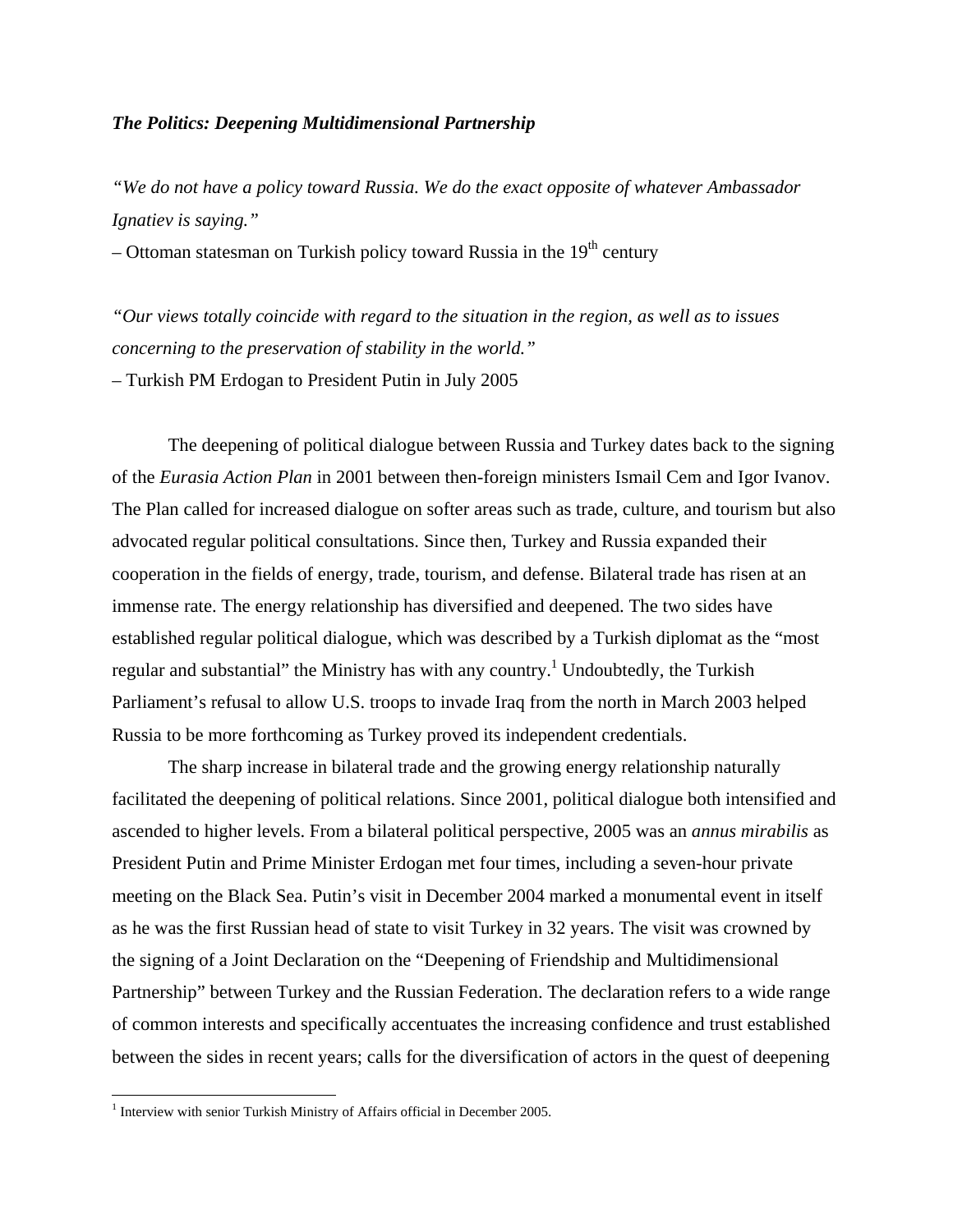the relationship and notes that both countries are Eurasian powers which value security and stability. $^{2}$  $^{2}$  $^{2}$ 

Turkey and Russia are in full agreement in their views vis-à-vis their immediate regions. Ankara and Moscow share their apprehension with U.S. policy toward Iran, Iraq, and Syria. Turkey's emphasis on "normalization with the neighborhood," a concept developed by Ahmet Davutoglu – an influential advisor to PM Erdogan and FM Gul – helped the convergence to come about.<sup>[3](#page-2-1)</sup> Davutoglu's vision, which is widely shared among AKP executives, is fully in tandem with Russia's emphasis on stability and appeals to the AKP's Muslim-sensitive outlook toward Turkey's immediate neighborhood. It also appeals to the growing Turkish urge to act independently in the region.

The two sides see eye-to-eye on the Israeli-Palestinian conflict, on the need to preserve the territorial integrity and political unity of Iraq, on maintaining stability in the Caucasus, and on the ensuring of Black Sea security by littoral states. On all of these four issues Turkish and Russian views are either diametrically or somewhat opposed to U.S. policy. In a clear sign that the two sides attach special significance to the Black Sea/Caucasus region the sides established a separate subgroup on the region that operates parallel to the regular political consultations.

 The increasing dialogue also extended to the military/defense sector. The two sides established a regular military/defense working group which allows the two sides to exchange views on military and defense issues. The "Joint Declaration on the Deepening of Friendship and Multidimensional Partnership" stipulates the special significance attached to the need to cooperate more via the Intergovernmental Commission on Military, Technical and Defense Industry Cooperation.<sup>4</sup>

The deepening of Turkish-Russian relations reflected upon the two countries' multilateral dealings on a variety of platforms. Turkey supports Russia's quest to join the WTO. Ankara also extended crucial support to Moscow's desire to obtain observer status at the Organization of the Islamic Conference. Russian support for Turkish initiatives in international

<span id="page-2-0"></span><sup>2</sup> Text of the *Joint Declaration on the Deepening of Friendship and Multidimensional Partnership between the Republic of Turkey and the Russian Federation*.

<span id="page-2-1"></span><sup>3</sup> For the theoretical underpinnings of Turkey's "normalization with the neighborhood" policy see Ahmet Davutoglu, *Strategic Depth*, (Istanbul: Kure Yayinlari, 2002).

<span id="page-2-2"></span><sup>4</sup> Text of the *Joint Declaration on the Deepening of Friendship and Multidimensional Partnership between the Turkish Republic and the Russian Federation*.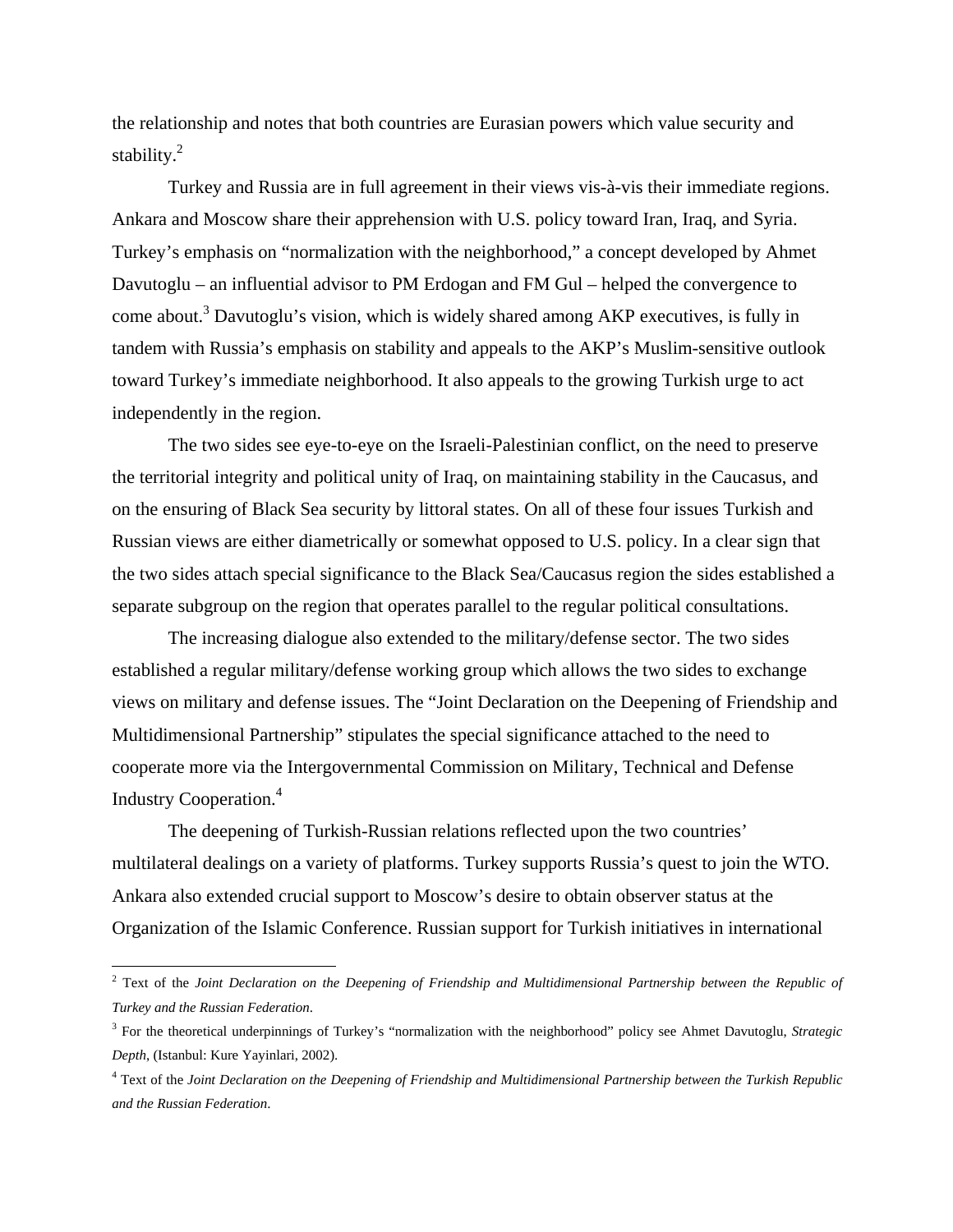platforms was less forthcoming. Most notable is Moscow's reluctance to lift its veto in the UN Security Council over the Cyprus report submitted by Kofi Annan in 2004.

The degree of political engagement is more evident on the Turkish side, particularly by the Turkish Government and the Euro-skeptics in the Turkish body politic. The Turkish military is also supportive of the deepening of the relationship. In 2002, General Tuncer Kilinc, the then-Secretary General of the National Security Council declared that Turkey should cooperate with Russia and Iran against the EU.<sup>5</sup> Although, Turkey is increasingly seen as a friendly actor in the region, as explained by a senior Turkish diplomat, the Russians "are not quite sure to what degree a NATO member country can be trusted."<sup>[6](#page-3-1)</sup> This is also reflected in the domestic debate in Russia. Privately, Russian analysts underline that the strengthening of cooperation between Russia and Turkey adds significantly to Russia's international prestige.<sup>[7](#page-3-2)</sup> However, domestic Russian discourse is much more critical about Turkey.

Moscow is also quite wary about Turkey's EU drive. President Putin is on record warning about the potential difficulties if Turkey would join the EU. Russian diplomats have been courting Turkey's Euro-skeptics for years and frequently underline the futility of Turkey's efforts to join the prestigious club. $8$  In tandem with the Russian political thinker and politician Alexander Dugin's Eurasian vision, Russian diplomats promote a Eurasian Union that foresees a primary role for Russia and Turkey.<sup>[9](#page-3-4)</sup> A common Turkish sentiment about Russian overtures is that "the Russians treat the Turks with respect" – a clear reference to frustration with perennial European criticism.

The political relationship also owes much to the urgency felt against terrorism.<sup>10</sup> Moscow has long been complaining about Turkey's support for the Chechen cause. In response to Turkey's turning a blind eye to the activities of the Caucasus diaspora in the 1990s, Moscow

<span id="page-3-0"></span><sup>&</sup>lt;sup>5</sup> Speech by Tuncer Kilinc, then Secretary-General of Turkey's National Security Council at the War Academy in Istanbul on March 7, 2002.

<span id="page-3-1"></span><sup>6</sup> Interview with senior Turkish diplomat in December 2005.

<span id="page-3-2"></span><sup>7</sup> Igor Torbakov, "Russia and Turkey forge new ties on security, trade," *EurasiaNet Commentary*, August 8, 2005.

<span id="page-3-3"></span><sup>&</sup>lt;sup>8</sup> A sample effort was a conference held at Istanbul University titled "Turkey's Relations with Russia, China and Iran at the Eurasian Axis" on September 3, 2005 , which featured retired General Tuncer Kilinc, former Russian ambassador Albert Chernishev, the eccentric Labor Party leader Dogu Perincek and CHP Deputy Chairman Onur Oymen.

<span id="page-3-4"></span><sup>9</sup> Dugin's book, titled *The Geopolitics of Eurasia* was published by Kure Publishing, a printing house affiliated with the Science & Arts Foundation.

<span id="page-3-5"></span> $10$  The author of this paper does not wish to reduce the war in Chechnya to terrorism only.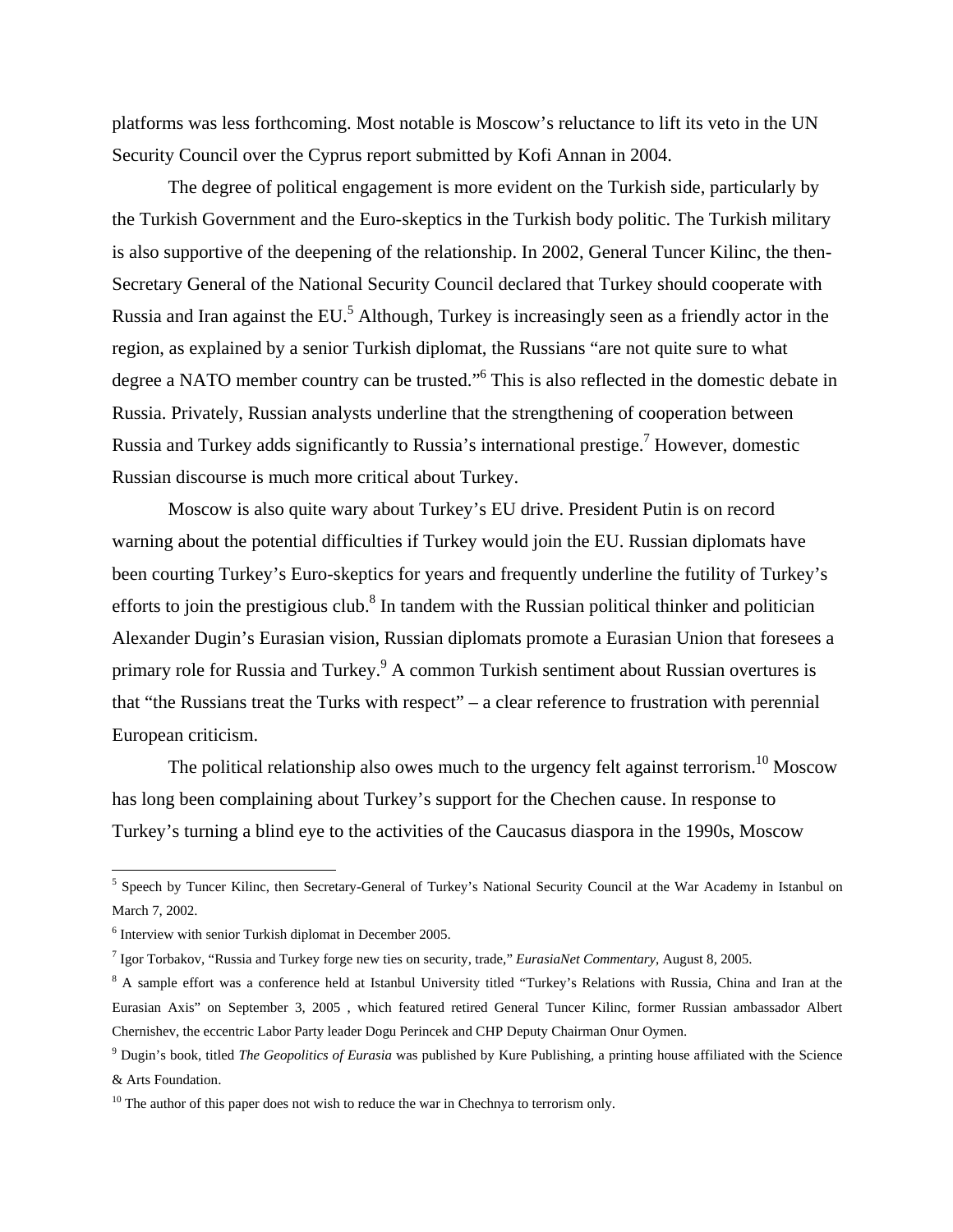allowed its Kurdish organizations to be more vocal. A particular thorn was the Kurdish House in Moscow which operated as a de facto PKK representation. As relations improved steadily a mutual understanding came about which translated into stricter Turkish control over pro-Chechen activity in exchange for Moscow's closing or restricting of some pro-Kurdish organizations, including the Kurdish House. However, Russian intelligence is aware of the sympathy toward the PKK among Kurdish organizations in Russia.<sup>11</sup> Therefore, Moscow is reluctant to completely lose its contacts with the Kurds, particularly in view of the growing strength of the Kurds in the Middle East. As the Kurds are increasingly becoming a factor to be reckoned in the Middle East, President Putin has to play a delicate balancing act between his promises made to PM Erdogan and Russia's geopolitical calculations in the Middle East.

Turkish-Russian relations are not developing in a void. Recently, U.S. disapproval with the deepening relationship and its potential repercussions in the region has become more vocal. In February 2004, former Secretary of State Richard Holbrooke retorted that Russia was "engaged in a little-noticed charm offensive to woo our all-important (but deeply alienated) ally Turkey into a new special relationship."[12](#page-4-1) American criticism is particularly evident on issues pertaining to the Black Sea/Caucasus region as well as democracy promotion in Turkey's immediate neighborhood. Eastern Europeans, Baltics, Romanians, Ukrainians, and Georgians also have difficulty in understanding the new situation. International attention to the growing Turkish-Russian partnership has grown exponentially.

### *The Economics: The Sky is the Limit*

*"There are no longer blocs that limit Turkish-Russian relations similar to the Cold War years. Turkey and Russia can accomplish what Germany and France accomplished in the past."*  – Rifat Hisarciklioglu, TOBB Chairman

*"Economic and commercial relations between our countries are similar to a locomotive heading the diverse, good neighborly and friendly cars of a train"*  – Y.M. Primakov, President of Russian Commerce & Industry Chambers

<span id="page-4-0"></span><sup>11</sup> Alexander Reutov, "Terrorism Deal," *Kommersant,* July 19, 2005.

<span id="page-4-1"></span><sup>12</sup> Richard Holbrooke, "The End of the Romance," *The Washington Post*, February 16, 2005.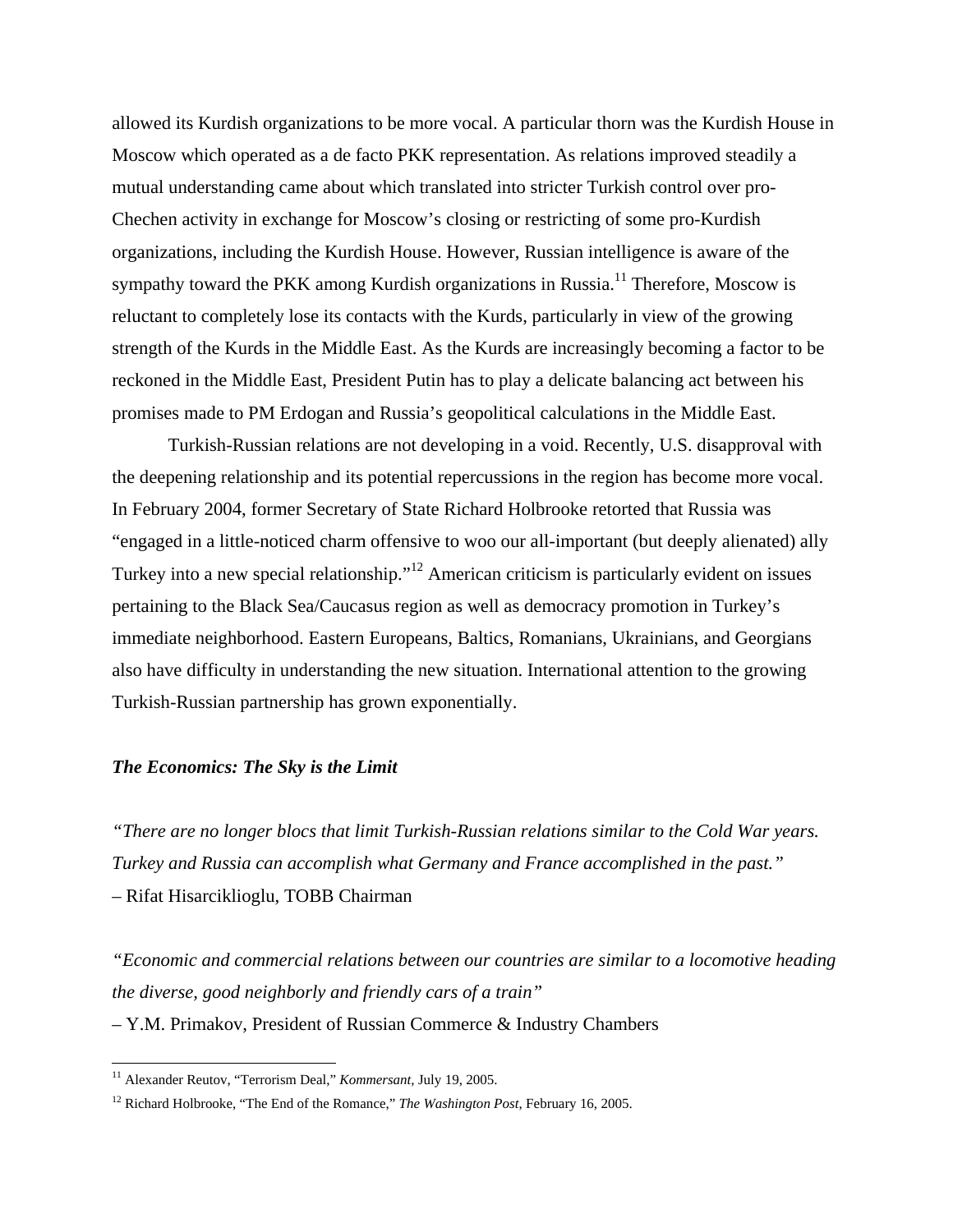The true engine behind the deepening of Turkish-Russian relations is the ever growing trade dimension. Bilateral trade started in 1984 through a natural gas deal. Following the disintegration of the Soviet Union, tens of thousands of Russians started to flock to Turkey's large cities and began the illustrious "shuttle trade." Over the years, the trade relationship developed steadily and is currently at an all-time high with \$11 billion in 2004 and \$15 billion in 2005. The trade volume is expected to reach \$25 billion in 2007. As a consequence, Russia has become Turkey's second largest trading partner after Germany. Much of the growth is due to Turkey's growing energy imports from Russia. However, trade is uneven. Last year Turkey registered a trade deficit close to \$7 billion with Russia. Pressed to address the imbalance, Moscow points to contracts awarded to Turkish construction companies over the years. Indeed, Turkish construction companies completed over 700 projects worth \$14 billion in Russia over the last 16 years.<sup>13</sup> That said, there is an increasing awareness by Turkish authorities that the imbalance must be dealt with. $^{14}$ 

Turkish investments in Russia are close to \$2.5 billion and are concentrated in the construction, foodstuff, retail, glass, and electronics industries.<sup>15</sup> The recent trend among Turkish investors is to penetrate the regions of Russia as business opportunities in Moscow and St. Petersburg have saturated.<sup>16</sup>

Russian investments in Turkey are also growing. The growth has been spurred by recent high profile deals which saw the Russian Alfa Group buying a share of Turkey's premier GSM operator Turkcell.[17](#page-5-4) Russian investments, which are concentrated in the energy, tourism and telecommunication sectors are said to approximate \$4 billion. Turkish privatization tenders also have attracted considerable Russian interest. Russian energy giants are eager to buy Turkish energy infrastructure. However, Turkish analysts have drawn attention to the risks involved in

<span id="page-5-0"></span><sup>&</sup>lt;sup>13</sup> Some of these projects include high profile works such as the restoration of the Russian White House in Moscow and the 46.000 housing units for Russian soldiers returning from Eastern Germany.

<span id="page-5-1"></span><sup>&</sup>lt;sup>14</sup> Some Turkish officials argue that Moscow must allow Turkey to pay for its energy imports with goods and services similar to the 1984 natural gas agreement.

<span id="page-5-2"></span><sup>&</sup>lt;sup>15</sup> For more detail see the Foreign Economic Relations Board's October 2005 Country Report on Russia.

<span id="page-5-3"></span><sup>&</sup>lt;sup>16</sup> Interview with Turgut Gur, chairman of the Turkey-Eurasia Business Council in December 2005.

<span id="page-5-4"></span><sup>&</sup>lt;sup>17</sup> The deal envisages the sale of 13.2 percent of Turkcell to the Alfa Group for \$3.3 billion. According to the Russian daily *Vedomosti* the deal constitutes the highest Russian share purchase of a foreign company. Turkish investments are concentrated in construction, retail, beer, glass and electronics.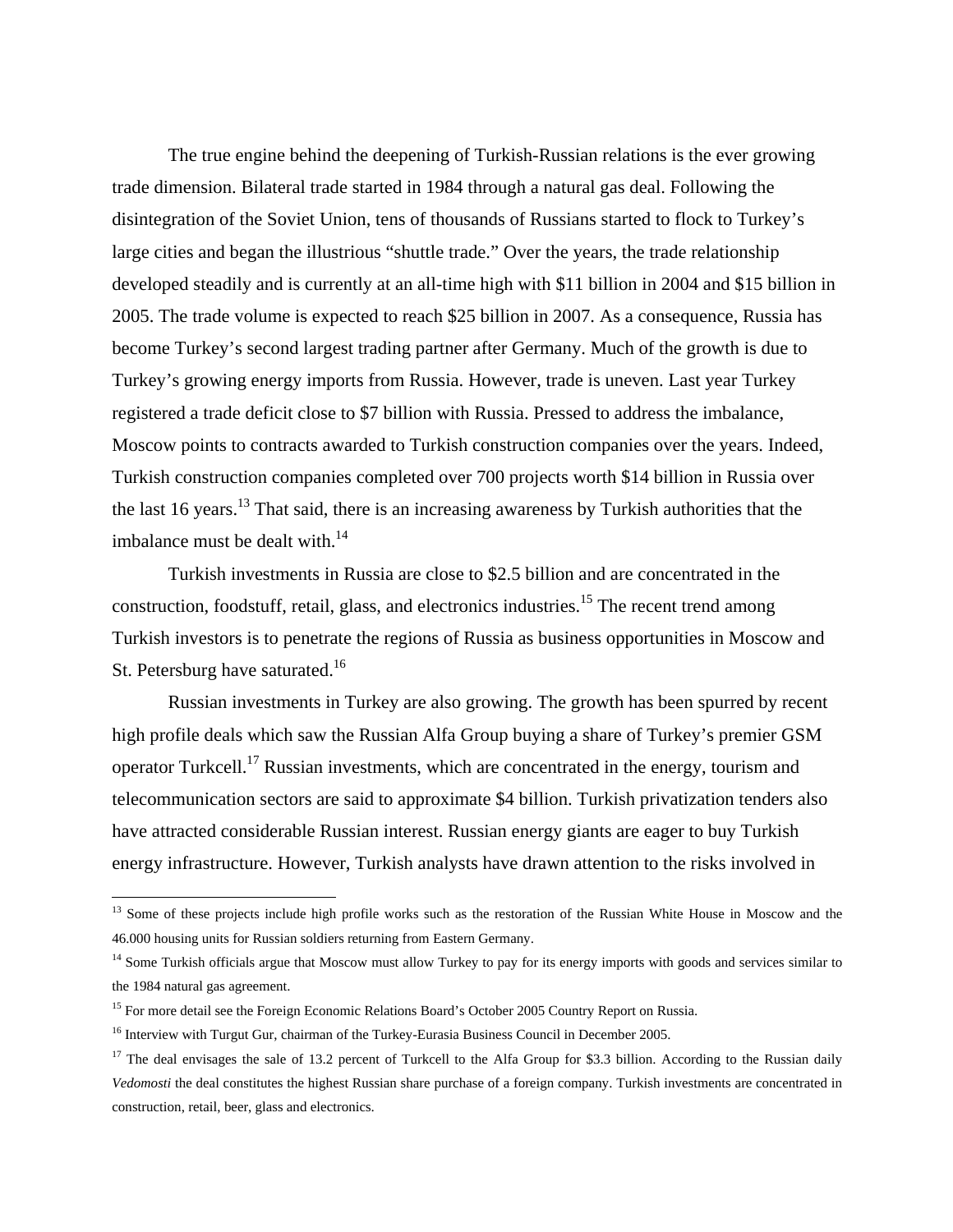awarding critical privatization tenders to Russian companies.<sup>18</sup> Hence, many Russian investors prefer to operate through Turkish partners in unofficial joint ventures.<sup>19</sup> Some of these ventures are concentrated in tourism and appear to have shady connections in Russia.

Lastly, as Hill and Taspinar recently argued "Russian-speaking Israelis have become an important cultural and political force in the country, and now facilitate an expanding trade relationship between Russia and Israel that could soon directly include Turkey."<sup>20</sup>

### *The Energy Dimension: Streaming Dreams*

### *"Turkey is Russia's fat gas customer."*

<u>.</u>

– Turkish media outlet commenting after the recent gas crisis between Russia and Ukraine

Undoubtedly, the energy dimension constitutes the most significant aspect of the Turkish-Russian relationship. Turkey is a net energy consumer. Also, Turkey is an integral part of the global energy market and Russia's presence in Turkey has the potential to provide Moscow access to markets in Greece, Spain, Italy, and even North African countries. Turkey likes to portray itself as an energy transit country and an energy hub for Europe. Conscious about Turkish aspirations Russian officials are not shy to make liberal use of language that would confirm Ankara's ambitions.

The Blue Stream natural gas pipeline project which crosses the Black Sea undersea and thus circumvents the ecologically risky Turkish Straits is the primary element of the energy relationship. Turkey imports 65 percent of its natural gas and 20 percent of its oil from Russia.<sup>[21](#page-6-3)</sup> Should current trends continue Turkish dependence on Russian gas may reach up to 80 percent

<span id="page-6-0"></span><sup>&</sup>lt;sup>18</sup> Meliha Okur, "The Strategy of 'deep' privatization is different," Sabah, August 4, 2005. Okur argued in her column that "what was not feasible to do politically is being done via privatization deals – hence via the back door.

<span id="page-6-1"></span> $19$  A key example for such unofficial partnerships is the prominent Rixos Hotels chain in southern Turkey. For more detail see, "I am one of the few men who understands tourists," *Hurriyet*, April 26, 2004.

<span id="page-6-2"></span><sup>20</sup> Fiona Hill & Omer Taspinar, "Russia and Turkey in the Caucasus: Moving Together to Preserve the Status Quo?," *IFRI*, January 2006.

<span id="page-6-3"></span><sup>&</sup>lt;sup>21</sup> Figures according to Turkey's Petroleum Pipeline Corporation (BOTAS).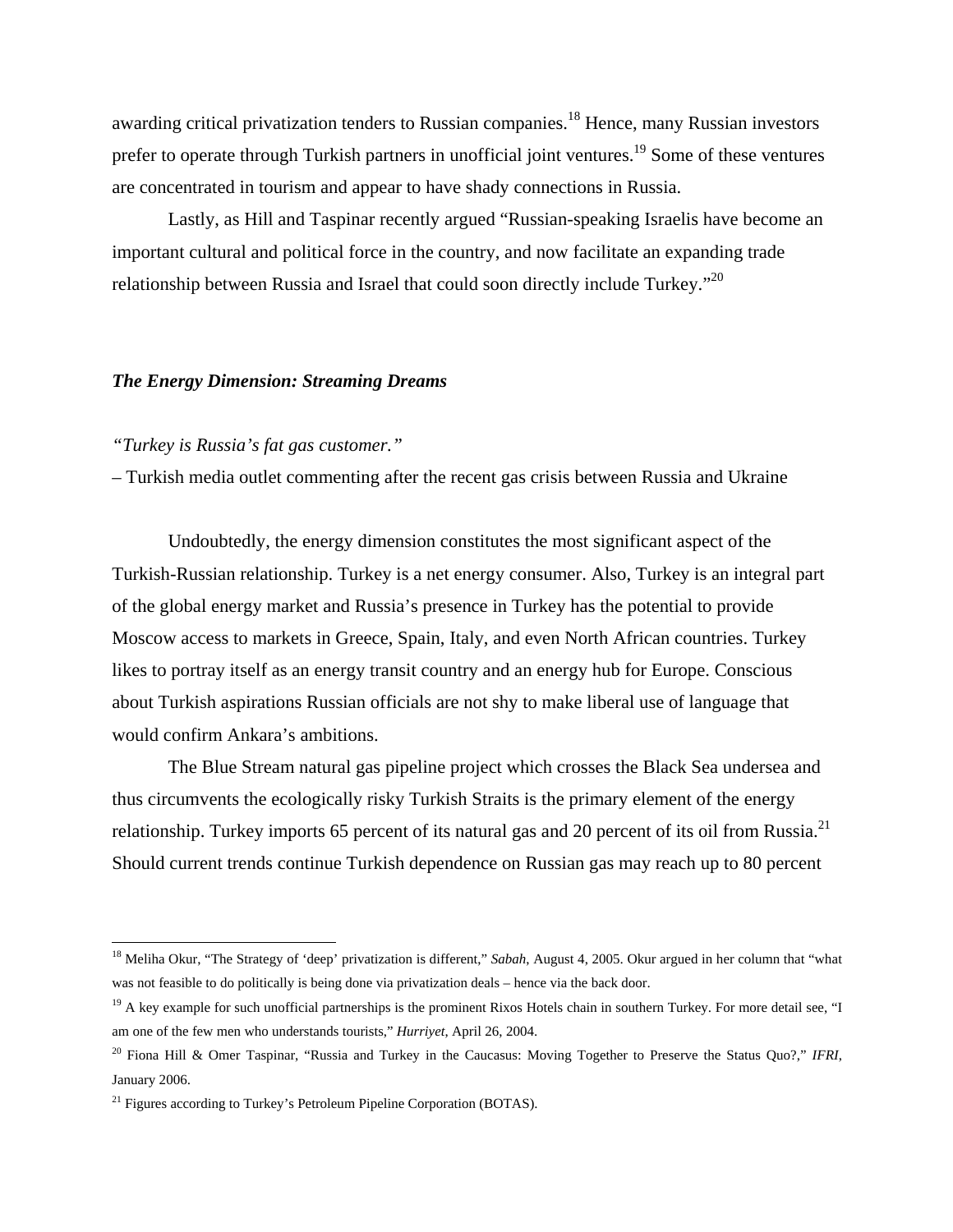in coming years.<sup>22</sup> Russia is interested in building a north-south pipeline from Samsun to the Mediterranean port of Ceyhan parallel to Blue Stream and export oil as well as electricity to Turkey via the Black Sea. Russia is also interested in Turkish privatization deals in the energy sector; providing Turkey with nuclear energy as well as buying stakes in Turkey's gas distribution company. Turkey and Russia have agreed for the construction of an LNG terminal and oil refinery at Ceyhan where Russian, Azerbaijani and Iraqi oil and gas will end up before being shipped to international markets. Moscow also expressed interest in the construction of another undersea pipeline, this time under the Mediterranean, that would carry Russian gas exports from Turkey to Italy, Greece and Israel.<sup>23</sup> Turkey's Energy Minister underlined recently that Turkey will soon sign a protocol for improving energy cooperation with Russia, including natural gas pipelines, the construction of a natural gas reserve area under Lake Tuz Golu and the distribution of natural gas in Turkish cities. $24$ 

Until recently Turkish energy dependence to Russia was not a public issue. However, the recent row between Russia and Ukraine over the price of gas rudely reminded Turkish decisionmakers about their own vulnerability and has precipitated a new debate on Turkish energy dependency[.25](#page-7-3) Public jitters increased when during the midst of the row Alexei Miller, Gazprom's CEO revealed the price Turkey pays for Russian gas. Turkish public opinion turned critical about Turkey's dependency and was angered to find out that Turkey is consuming the most expensive gas in Europe.<sup>26</sup> The disclosure of the high price also explained the attitude of Turkish energy authorities who until recently treated the price as a state secret.

All in all, the energy relationship continues to be a critical element of the relationship.

<span id="page-7-0"></span> $^{22}$  PM Erdogan speaking to European ambassadors on January 21, 2006 in Ankara.

<span id="page-7-1"></span><sup>23</sup> Fiona Hill & Omer Taspinar, "Russia and Turkey in the Caucasus: Moving Together to Preserve the Status Quo?," *IFRI*, January 2006.

<span id="page-7-2"></span><sup>24</sup> Energy Information Agency, *Country Analysis Briefs – Turkey July 2005*.

<span id="page-7-3"></span><sup>25</sup> See, Ismet Berkan, "Russian imperialism and Turkey," *Radikal*, January 4, 2006 and Suat Kiniklioglu, "Russia, Ukraine and Turkish Energy Security," *Turkish Daily News*, January 1, 2006.

<span id="page-7-4"></span><sup>&</sup>lt;sup>26</sup> While the average European price for 1000 square meter is \$135 Turkey's natural gas rate has been announced as USD 260 by Gazprom CEO Alexei Miller on January 4, 2006. See, "Russia's fat customer: Turkey" *NTVMSNBC*, January 5, 2006.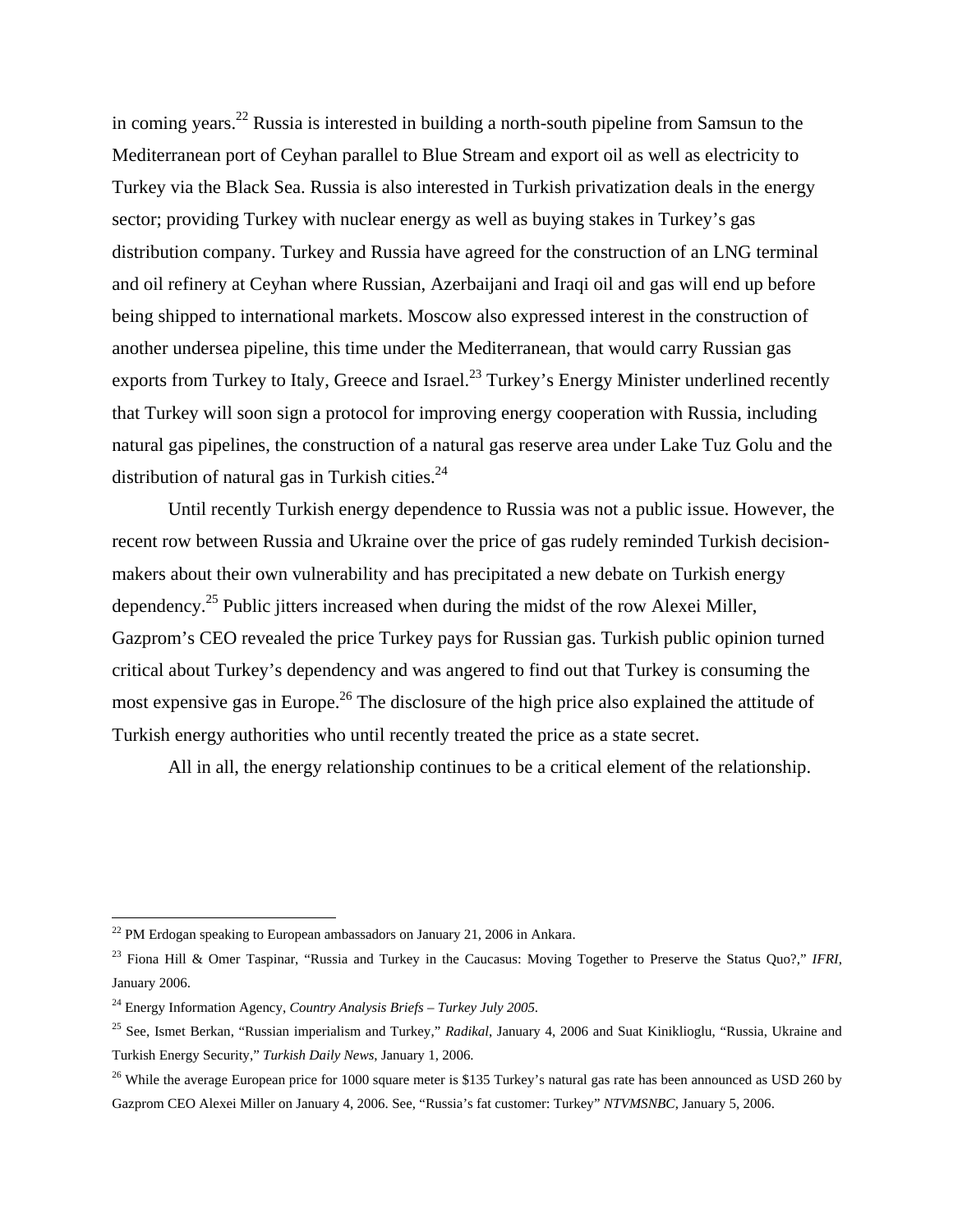### *The Politics of Common Values*

*"Scratch a Russian and you'll find a Tatar."* 

– Russian Proverb

It may seem absurd to list common values as an element explaining the rapprochement between the Russian Federation and Turkey. After all, Turkey is a member of NATO for more than half a century; is negotiating with the EU since last year, and is a member of all major western multilateral organizations, including the OECD and the OSCE. In the last three years Turkey has accomplished unprecedented democratic reforms which transformed it into a more open and transparent country. In contrast, Russia has been undergoing strict centralization policies; the Russian media has lost its independence and potential opposition to Putin has effectively been removed from politics. In 2005 Russia has been downgraded by Freedom House from "partly free" to "not free." Yet, there is an apparent convergence between Turkish and Russian decision-makers which makes it easier for them to engage. As one Turkish politician noted when it comes to work with each other "the Russians speak a very similar language."<sup>27</sup> In both countries the political culture assigns a central role to the state. Both sides dwell on the existence of a centuries-old statehood tradition. Politicians underline that the two sides deliver on their promises and are easy to work with. In both countries civil society is a new phenomenon and has not been fully legitimized in the eyes of the state and public. What is more, in stark contrast to European and American attitudes, Russian officials treat their Turkish counterparts with respect. Decades-long criticism by the European Union seems to have bred a sense of exclusion which facilitated such a mutual understanding to come about.

### *Strategic Considerations: The Black Sea/Caucasus Region*

*"The Black Sea is an inner sea – an Ottoman lake."* 

<span id="page-8-0"></span>– Ottoman statesman in the  $17<sup>th</sup>$  century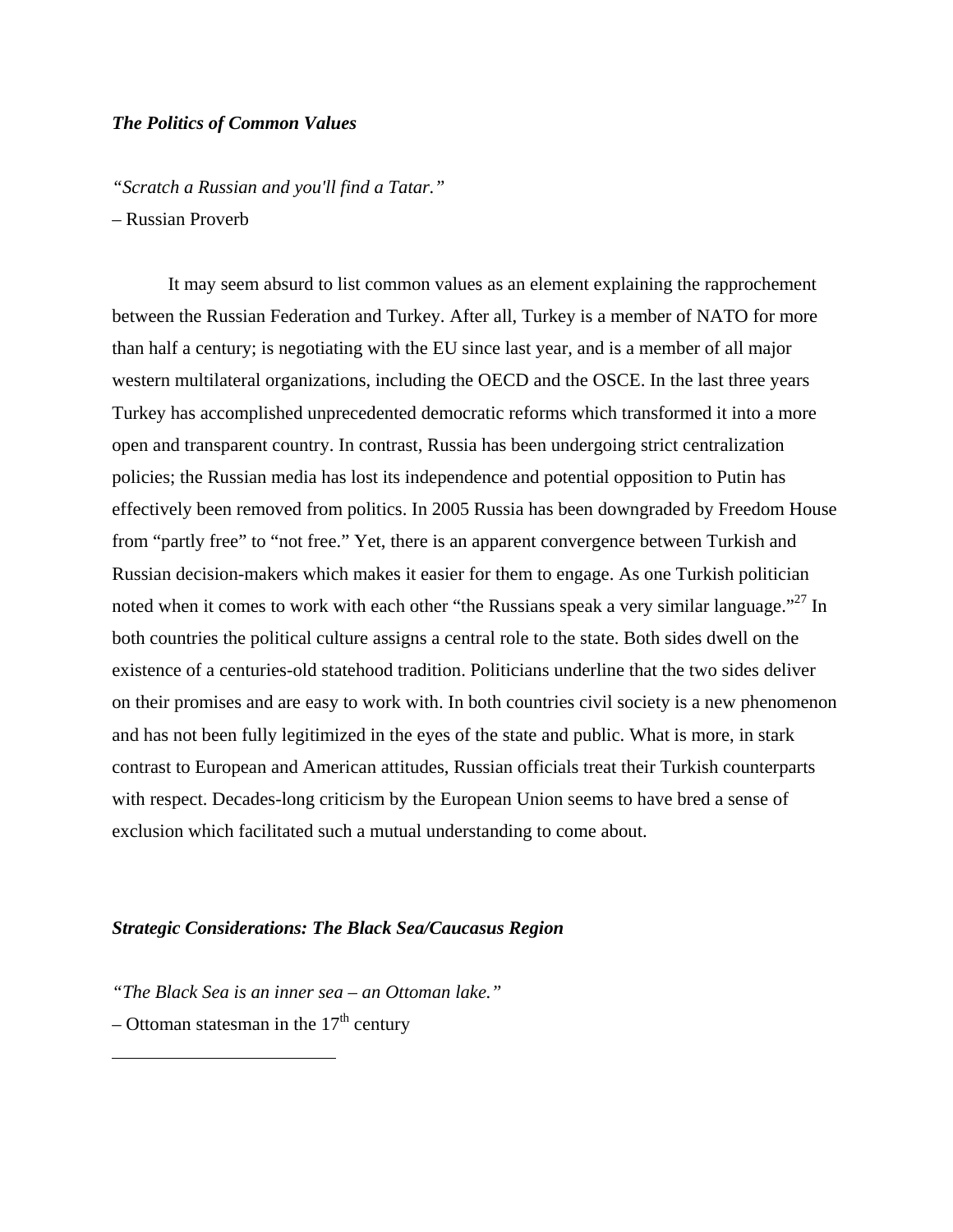*"We are going to deepen our relations with Russia on the Eurasian plan."*  – Ahmet Davutoglu, Advisor to the Prime Minister<sup>28</sup>

The Black Sea/Caucasus region has traditionally been a geography where Turkish-Russian competition dates back centuries. Traditionally, the region has been a battleground between the Ottoman and Russian Empires. Following decades of imposed-stability the Caucasus became once again a region of competition after the disintegration of the Soviet Union. Turkey and Russia became opponents in the struggle to project influence over the Caucasus. Turkey was supportive of the independence of Azerbaijan, Armenia and Georgia and extended assistance to the Chechen independence struggle until the Second Chechen War. Ankara was particularly active in Georgia and Azerbaijan. Turkey extended military support to both countries; established military academies in Tbilisi and Baku. Turkey's Caucasus policy strongly favored the consolidation of the new states' independence and territorial integrity. The United States and Turkey collaborated closely in Georgia's post-Soviet quest to consolidate its statehood.

 Concrete cooperation between Turkey and Russia on regional affairs coincided to the rise of Vladimir Putin. In 2001, only one month after September 11 the two sides signed the *Eurasia Action Plan*. [29](#page-9-1) Among other things, the Action Plan stipulated the mutual willingness to cooperate in the fight against terrorism. Ankara began to limit the activities of the Chechens in Turkey. Moscow responded by limiting the activities of the Kurds in the Russian Federation.

The next critical milestone was the U.S. decision to occupy Iraq despite strong Turkish objections. Turkey and Russia found themselves on the same side in Iraq. Turkish concerns about the emergence of a Kurdish state in Iraq; the instability the war brought to its southeastern region coupled with an increase in PKK violence disturbed Turkey substantially. The subsequent traumatization with Iraq gave rise to an extremely mistrustful outlook to U.S. initiatives in Turkey's neighborhood, including the Black Sea/Caucasus region. President Bush's stress on bringing democracy to Iraq reflected extremely negatively on the administration's democracy

<span id="page-9-0"></span><sup>28</sup> Ahmet Davutoglu on NTV's *Karsi Gorus* broadcasted on December 21, 2005.

<span id="page-9-1"></span><sup>&</sup>lt;sup>29</sup> For a Turkish version of the *Eurasia Action Plan* see [http://www.turkey.mid.ru/relat\\_2\\_t.html](http://www.turkey.mid.ru/relat_2_t.html).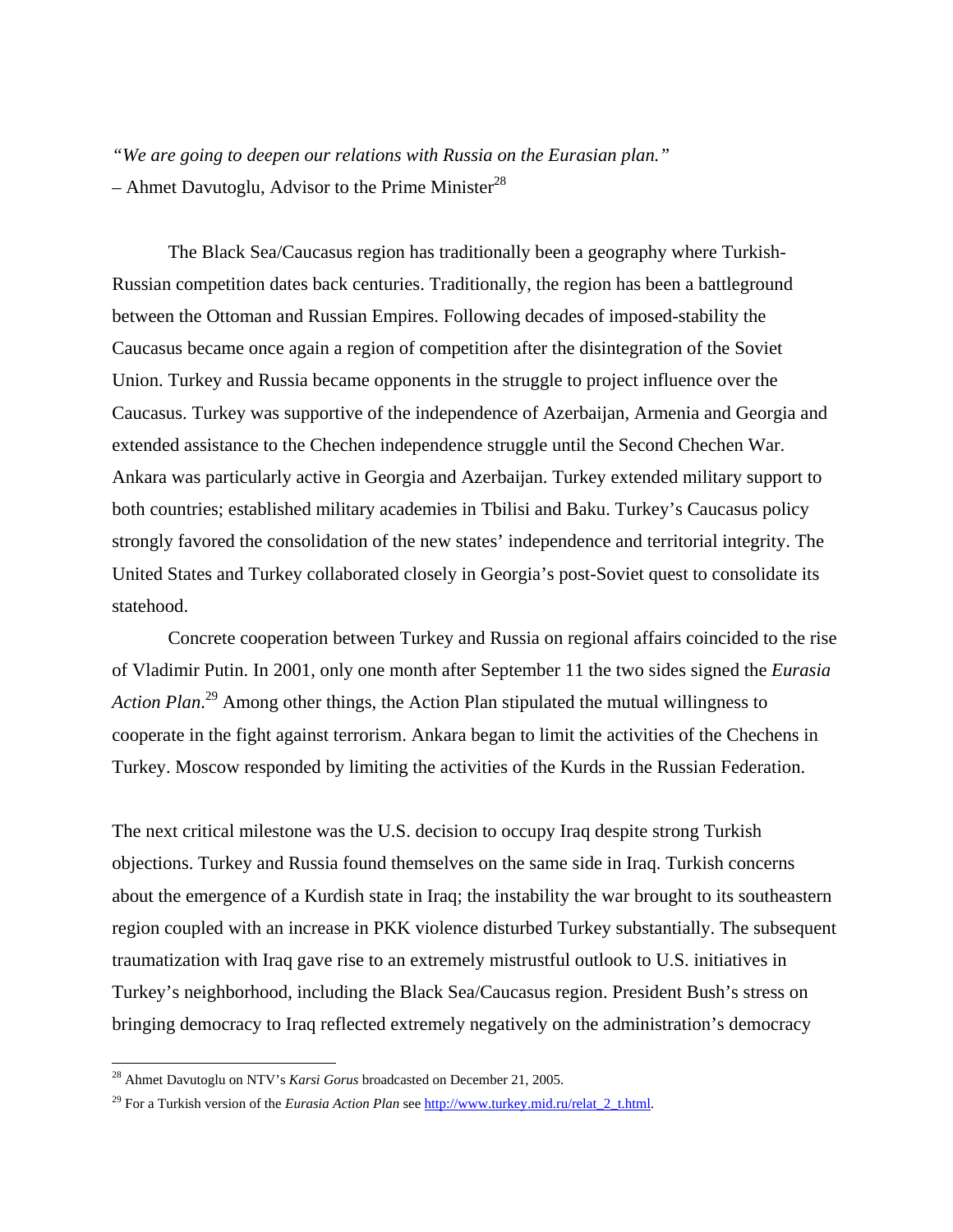agenda elsewhere. In Turkish eyes, democracy promotion became a suspicious pursuit and was above all viewed as a policy tool to further U.S. influence in the world. Similar to Russian attitudes and coupled with the war in Iraq, the Rose and Orange revolutions created a strange atmosphere of encirclement in Turkey.

Political dialogue on the Black Sea/Caucasus region intensified when it became clear that the U.S. is pushing for a larger role for NATO in the region. The revolutions in Georgia and Ukraine added to the sense of Turkish 'encirclement' as Romania and Bulgaria were admitted to NATO in 2004. Troubled by the growing uncertainty vis-à-vis its European aspirations Turkey responded to insistent Russian overtures to collaborate in the region. Turkish opposition to extraregional penetration of the region is mostly explained by two factors: First, that there is no need for NATO to enter the region as existing regional structures are adequate and in concert with NATO operations; second, that any regional initiative must include Russia.

As recent as last spring a Turkish foreign ministry official noted that "without Russia we cannot fulfill our objectives. Russia needs to be on board."[30](#page-10-0) Ankara strongly believes that antagonizing Moscow would only destabilize the region and thus constantly refers to the need to involve "all littoral states" in any regional scheme. Furthermore, Ankara argues that there are not any significant threats emanating from the region.<sup>31</sup> Turkey also believes that Russia is a key party to the resolution of the frozen conflicts in the region. In clear continuity with Turkey's traditional respect for its former adversary Ankara sees Russia as an indispensable actor in the region. Such respect was amply demonstrated during a recent security address by Turkey's Chief of Staff, Hilmi Ozkok. General Ozkok highlighted the Turkish General Staff's view that Russia's geography, energy resources and human capacity is likely to allow Russia to become a global power again[.32](#page-10-2) 

One of the least discussed but rather significant factors in the Black Sea/Caucasus debate is the significance attributed to the Montreux Convention by Turkey. In effect since 1936, the Convention governs the passage of ships from the Turkish Straits. Besides the Lausanne Treaty

<span id="page-10-0"></span><sup>30</sup> Presentation by Turkish MFA official Osman Yavuzalp, *Harvard Black Sea Security Studies Seminar*, Bilkent University, Ankara, April 2, 2005.

<span id="page-10-1"></span> $31$  Interview with Turkish diplomat responsible for NATO affairs, December 2005.

<span id="page-10-2"></span><sup>32</sup> Speech by Turkish Chief of Staff, General Hilmi Ozkok on the occasion of his *Annual Security Evaluation at the War Academy* in Istanbul on April 20, 2005. Ozkok added in his speech that Russia would be able to make a comeback to the degree it will solve its domestic problems.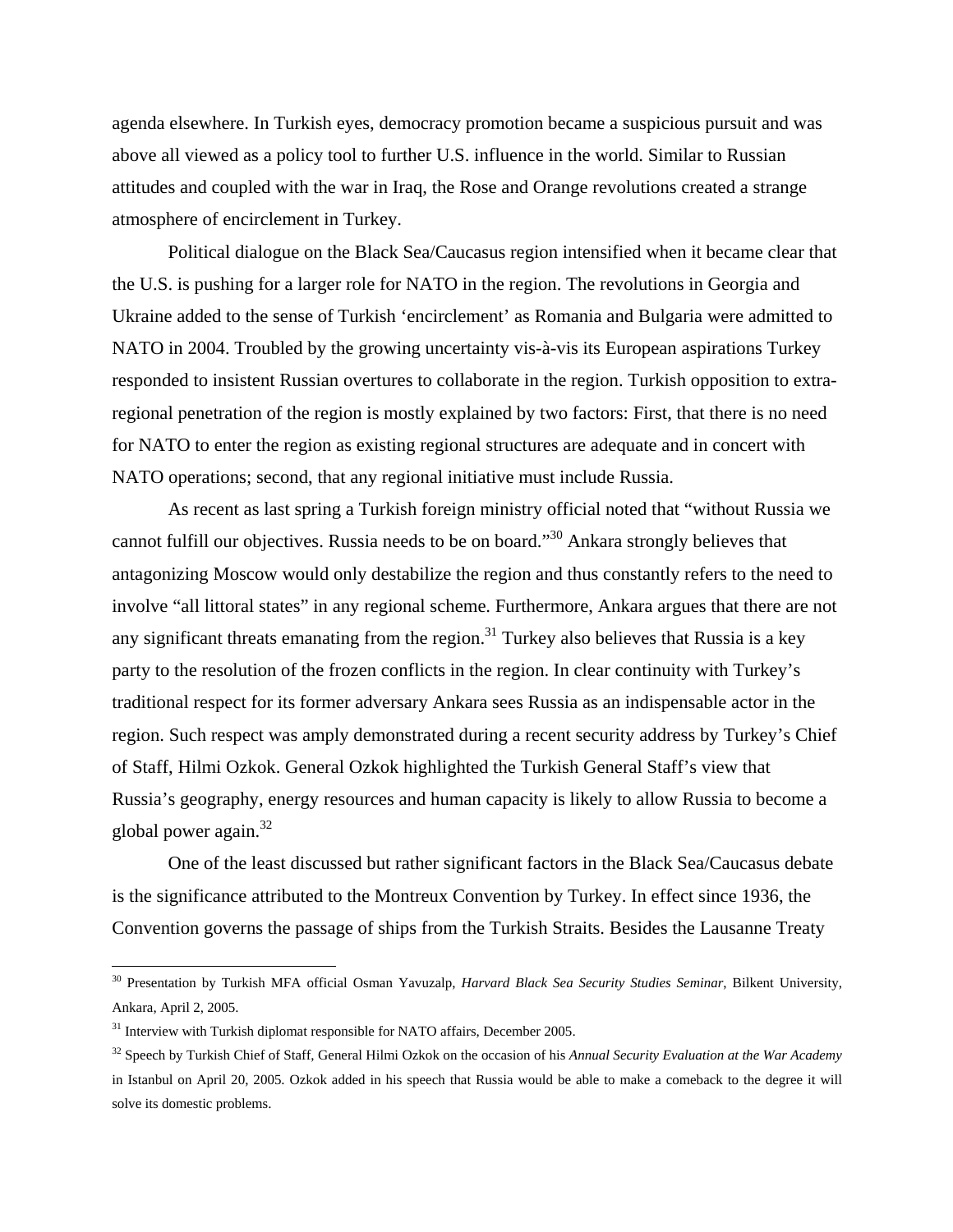the Montreux Convention is one of the founding agreements that established the Turkish Republic and thus reverberates in the psyche of the Turkish establishment as something between a sacred cow and a Pandora's box. It is sacred because of its significance vis-à-vis the Straits regime and the confirmation about their Turkish character. It constitutes a challenge because renegotiating the Convention could open a Pandora's box as all littoral states have a myriad of interests that they wish to be addressed. This road would inevitably lead to protracted negotiations Ankara is unwilling to travel at this time.

All or a combination of these concerns has brought about a willingness to reinvigorate the Black Sea Economic Cooperation (BSEC) which was founded in 1992 under Turkish leadership. Over the years, BSEC has been neglected and dilapidated. Nonetheless, BSEC has become a platform where there is clear agreement between Turkey and Russia.<sup>33</sup> Turkey and Russia also stress BLACKSEAFOR, a multinational naval task force which they argue does not necessitate a NATO presence in the Black Sea.<sup>34</sup> Turkish diplomats underline the cooperative and transparent operation of BLACKSEAFOR. According to a senior Turkish diplomat BLACKSEAFOR communicates regularly its findings to NATO's Operation Active Endeavor HQ in the Mediterranean.<sup>35</sup> In the same vein Turkey's Chief of Staff referred to Turkey's BLACKSEA HARMONY operation as "complementing" NATO's ACTIVE ENDEAVOR operation[.36](#page-11-3) Interestingly, Turkish officials note that they found relatively minimal threats during their maritime missions and frequently stress that they cannot understand why NATO and the U.S. want to penetrate the region.<sup>37</sup> A point in case is the U.S. application to become an observer to BSEC in 2005. While Russia opposed the application Turkey abstained from the vote. The U.S. could only be accepted as an observer after the Russian demand to include Belarus as well was agreed upon.

<span id="page-11-0"></span><sup>&</sup>lt;sup>33</sup> PM Erdogan's advisor Ahmet Davutoglu recently indicated that Turkey aims to reinvigorate BSEC with Russian support. The Turkish MFA's Policy Planning Directorate has invited a group of analysts and academics in January 2006 to discuss how the organization can be resuscitated.

<span id="page-11-1"></span><sup>&</sup>lt;sup>34</sup> Founded in 2001, BLACKSEAFOR is a Turkish initiative that includes Russia, Ukraine, Romania, Bulgaria and Georgia.

<span id="page-11-2"></span><sup>&</sup>lt;sup>35</sup> Interview with Turkish diplomat responsible for NATO affairs, December 2005.

<span id="page-11-3"></span><sup>36</sup> Speech by Turkish Chief of Staff, General Hilmi Ozkok on the occasion of his *Annual Security Evaluation at the War Academy* in Istanbul on April 20, 2005.

<span id="page-11-4"></span> $37$  Interview with senior admiral in the Turkish Navy, April 2005.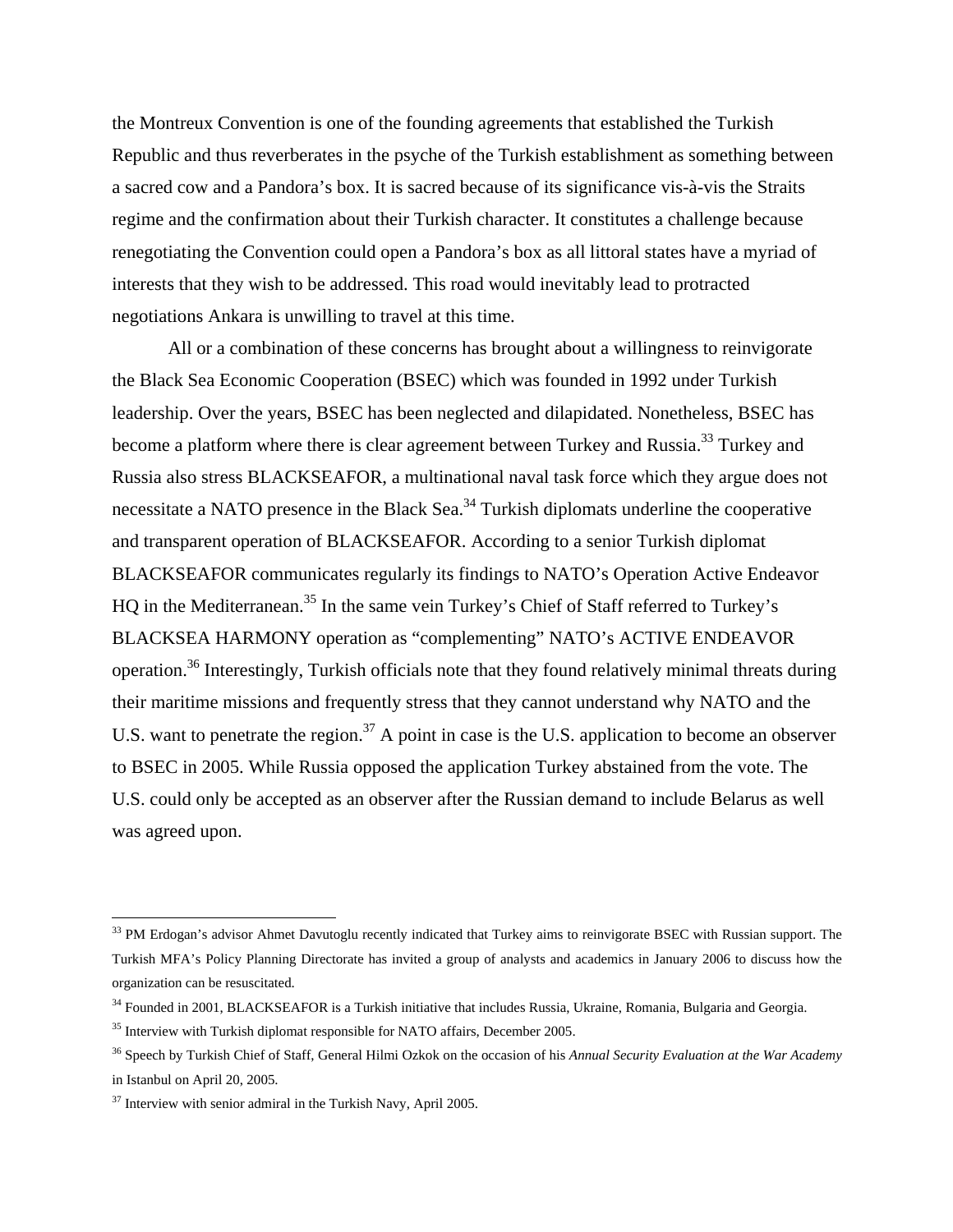Although Ankara wants to avoid taking sides in any Russia versus West struggle for influence, it continues to develop its own relations with Moscow. That said, there is growing discomfort in Ankara due to the increasing pressure felt on the Black Sea/Caucasus region. Not surprisingly, Ankara finds comfort in German and French reluctance to buy in the U.S. strategy to integrate the region further into Euro-Atlantic structures.

Turkey's approach to the region has long been dominated by stability rather than democracy. In this sense, Turkey is a status quo power whose interests overlap with those of Moscow. Turkey's distant approach to the Community of Democratic Choices as well as the Rose and Orange revolutions was a lucid reflection of this preference.<sup>38</sup> That said, Ankara is troubled by the perception that Turkey does not care about democracy in the region. The Turkish MFA's press announcement critical about the Azerbaijani parliamentary election in November 2005 was an attempt to counter that perception.<sup>39</sup>

The current situation in the Black Sea/Caucasus region points to a stalemate as Turkey and Russia are opposed to extra-regional powers to penetrate the region while the U.S., Romania, Ukraine and Georgia are in favor of a larger NATO role. Turkey uses every opportunity at NATO to block further NATO/U.S. penetration into the Black Sea. Also, Ankara counsels more patience for Georgian and Ukrainian membership to NATO as it sees a potential challenge to its own problematic EU drive.<sup> $40$ </sup> The struggle for influence in the Black Sea/Caucasus region is between the pro-status quo powers and the U.S.-led states who want to transform the region and integrate it fully into Euro-Atlantic structures and the Wider Europe.<sup>41</sup>

<span id="page-12-0"></span> $38$  It is highly likely that Ankara will be cool toward a recently developing Romanian initiative as well.

<span id="page-12-1"></span><sup>&</sup>lt;sup>39</sup> Ministry of Foreign Affairs Press Announcement Nr. 170, dated November 9, 2006 "On the November 6 elections in Azerbaijan."

<span id="page-12-2"></span><sup>40</sup> Fiona Hill & Omer Taspinar, "Turkey and Russia – Axis of the Excluded?", (paper submitted to *Survival* in October 2005). Turkish officials are somewhat surprised about increasingly vocal Georgian concerns in relation to the deepening partnership with Russia. Official Turkish discourse continues to support Georgian territorial integrity.

<span id="page-12-3"></span><sup>41</sup> For more detailed thinking on the debate see Ronald D. Asmus, Konstantin Dimitrov & Joerg Forbrig, *A New Euro-Atlantic Strategy for the Black Sea Region*, (Bratislava: German Marshall Fund of the United States, 2004).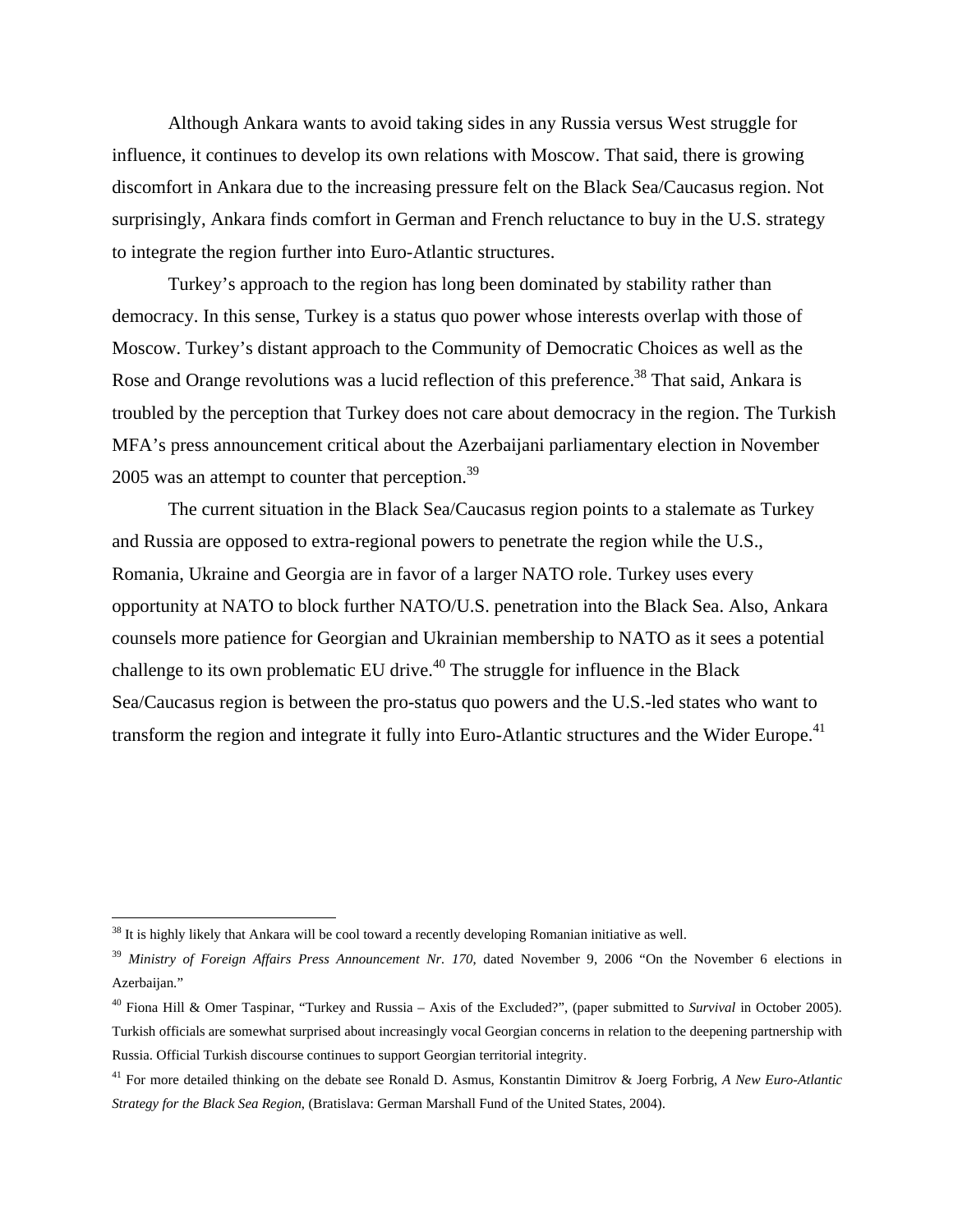# *The Domestic Dimension*

### *"Putin is a Kemalist."*

### – The Turkish mass daily *Hurriyet*

Comparatively, the Turkish-Russian relationship is a rather new phenomenon for Turkey's domestic scene. Its key players are evolving and diversifying at the same time. Key proponents of the relationship are the multiplying Turkish companies who have invested in the Russian Federation or have joint ventures in Turkey. These companies are organized under the Union of Russian –Turkish Businessmen (RTIB) based in Moscow, the Turkish-Russian Business Council as well as the Turkish-Eurasian Business Council in Istanbul. Recently, a Russian-Turkish Research Center (RUTAM), which propagates a closer relationship has been added to the milieu of actors in Moscow. Interestingly, RUTAM is based in a building which belongs to the largest Turkish construction company that has close ties to Moscow's influential mayor Yuri Luzhkov. Its co-chair is Albert Chernishev, the Soviet Union's last ambassador to Turkey and later deputy foreign minister of Russia.

The Turkish media is also an actor in the growing bilateral relationship. The quality and content of news coverage about Russia changed considerably in recent years. Current news coverage about Russia never misses an opportunity that "Putin is a Kemalist" or that he enjoys a "close personal relationship" with PM Erdogan etc.<sup>42</sup> In other words, Turkish journalists and wire services based in Moscow play a key role in the rectification of Russia's traditionally negative image in Turkey. Over the last three years the reporting of key journalists such as *Radikal*'s Suat Taspinar, *Zaman*'s Mirza Cetinkaya and *Hurriyet*'s Nerdun Hacioglu are quite sympathetic toward Moscow and have been instrumental in the appropriate filtering of news on Russia in Turkey. Magazines such as *Perspektiva*, *Kompas-Pusula* and the more intellectual but pro-Fethullah Gulen journal *Diyalog Avrasya* are circulating with the aim to cement the emerging partnership. Bilingual websites help substantiating the content of the relationship and serve as effective communication mediums.<sup>43</sup> All of these publications thrive upon the current

<span id="page-13-0"></span><sup>42 &</sup>quot;Putin is a Kemalist," *Hurriyet*, April 4, 2005.

<span id="page-13-1"></span><sup>43</sup> For instance, [www.turkrus.com](http://www.turkrus.com/) is run by *Radikal*'s Suat Taspinar and is both the most effective and professional website which provides daily news and commentary from Russia. Interestingly, the motto of the website is "Two nations – One website."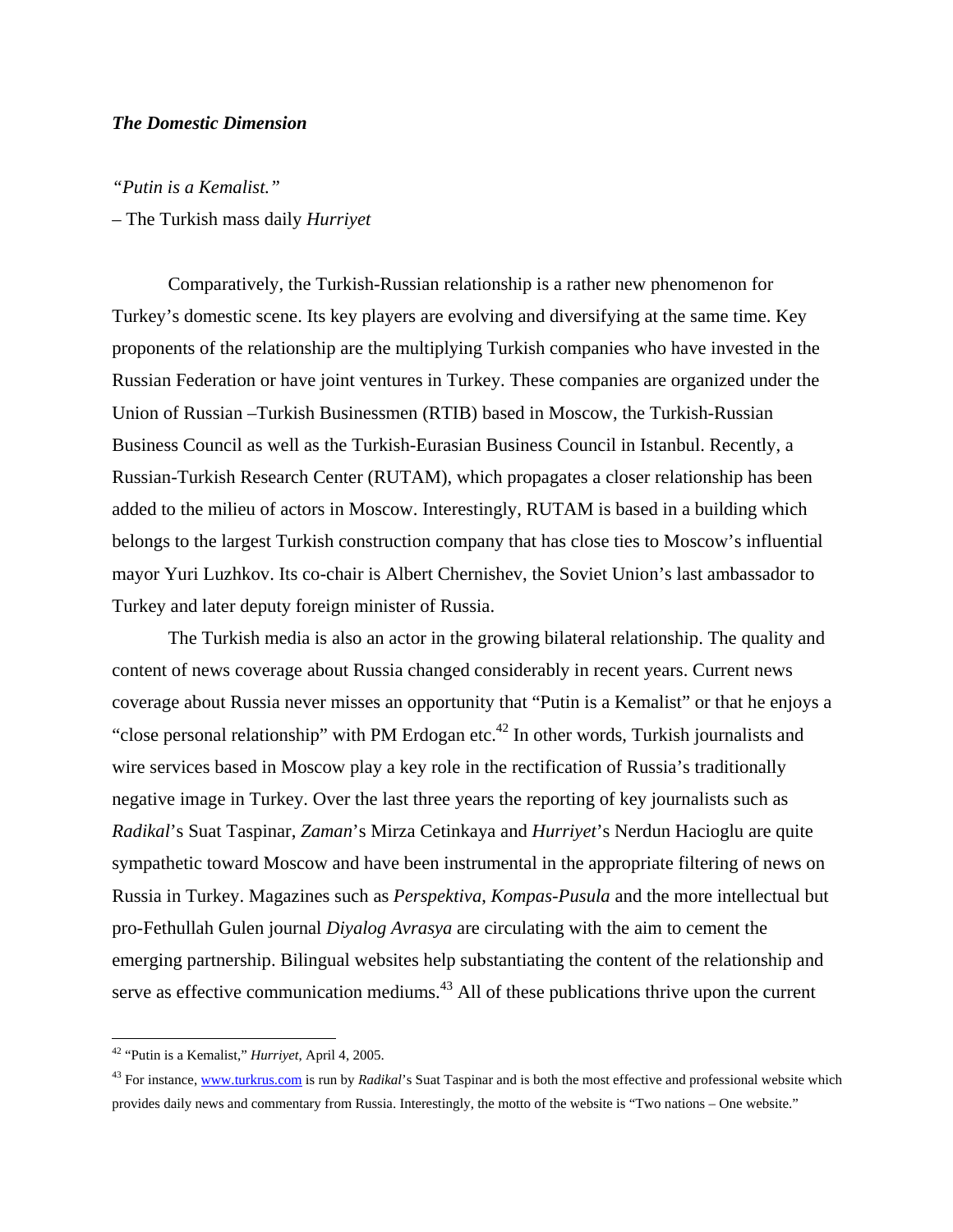upsurge of business interests on both sides. On the other hand, journalists not willing to sing the expected tune have been subject to nasty encounters with Russian authorities. For instance, in January 2003 Remzi Oner Ozkan, the representative of Turkey's official Anatolian News Agency was kidnapped by unidentified men and questioned for two hours due to his coverage about the war in Chechnya. Ozkan is also the author of a book critical of Putin and Russia's handling of Chechnya. Ozkan left his job shortly after the incident and returned to Ankara.<sup>44</sup>

Many Turkish columnists are fully integrated with the pro-Russian lobby and have strong links both with officialdom as well as companies operating between the two countries. Pro-Russian news pieces are actively 'encouraged' by the Istanbul-based Turkish-Russian Business Council[.45](#page-14-1) Furthermore, large sections of the Turkish media apply hidden censure to op-eds critical of Russia and a number of other post-Soviet autocratic states.<sup>46</sup> Consequently, it has become more difficult to publish articles which question the Turkish-Russian relationship.<sup>47</sup> The Fethullah Group is particularly wary of political criticism toward Russia and other post-Soviet states due to its colleges in these countries.<sup>48</sup>

On both sides there is also a small group of intellectuals who favor the deepening of relations. In Russia, the prominent Eurasianist writer and politician Alexander Dugin is the leading ideologue. As Eurasianism has a long philosophical tradition in Russia the recent development of relations was intellectually easily adapted to the Russian debate. In Turkey, where historical perceptions of Russia are extremely negative the building of a philosophical base has proven more problematic. On the Turkish side, Alev Alatli is a less political yet influential writer whose books accentuate the similarities in the mindsets of the two peoples.<sup>[49](#page-14-5)</sup>

<span id="page-14-0"></span><sup>44</sup> Interview with Remzi Oner Ozkan in December 2005. Ozkan's book was titled *Only Children Are Innocent: The Drivers of post-Soviet Chaos in Russia, the Putin Administration and Terror* (Istanbul: Umit Yayincilik, 2003).

<span id="page-14-1"></span><sup>45</sup> Interview with a prominent Turkish writer and political thinker, November 2005.

<span id="page-14-2"></span><sup>46</sup> The author's piece titled "Turkey and Russia: Where to?" *Radikal*, published on December 6, 2005, the same day President Putin visited Turkey constitutes a true exception.

<span id="page-14-3"></span> $47$  Interview with a group a think-tankers specializing on regional studies. A common complaint was the difficulties they encountered in publishing critical articles on Turkish-Russian as well as Turkish-Azerbaijani relations. Op-eds sympathetic toward the 'color revolutions' in Georgia and Ukraine are also extremely difficult to be approved for publication.

<span id="page-14-4"></span><sup>48</sup> The author was asked to be "kind" toward Heydar Aliyev when approached for an op-ed to the daily *Zaman* on Turkish-Azerbaijani relations in 2003. "You know we have schools out there and we want to make sure that they continue to operate" was noted by the op-ed editor of *Zaman*.

<span id="page-14-5"></span><sup>49</sup> Alatli's most recent book *World Duty* (2005) is described as an attempt to see Turkey via Russian lenses. The book is part of a series by Alatli titled "In the Footprints of Gogol."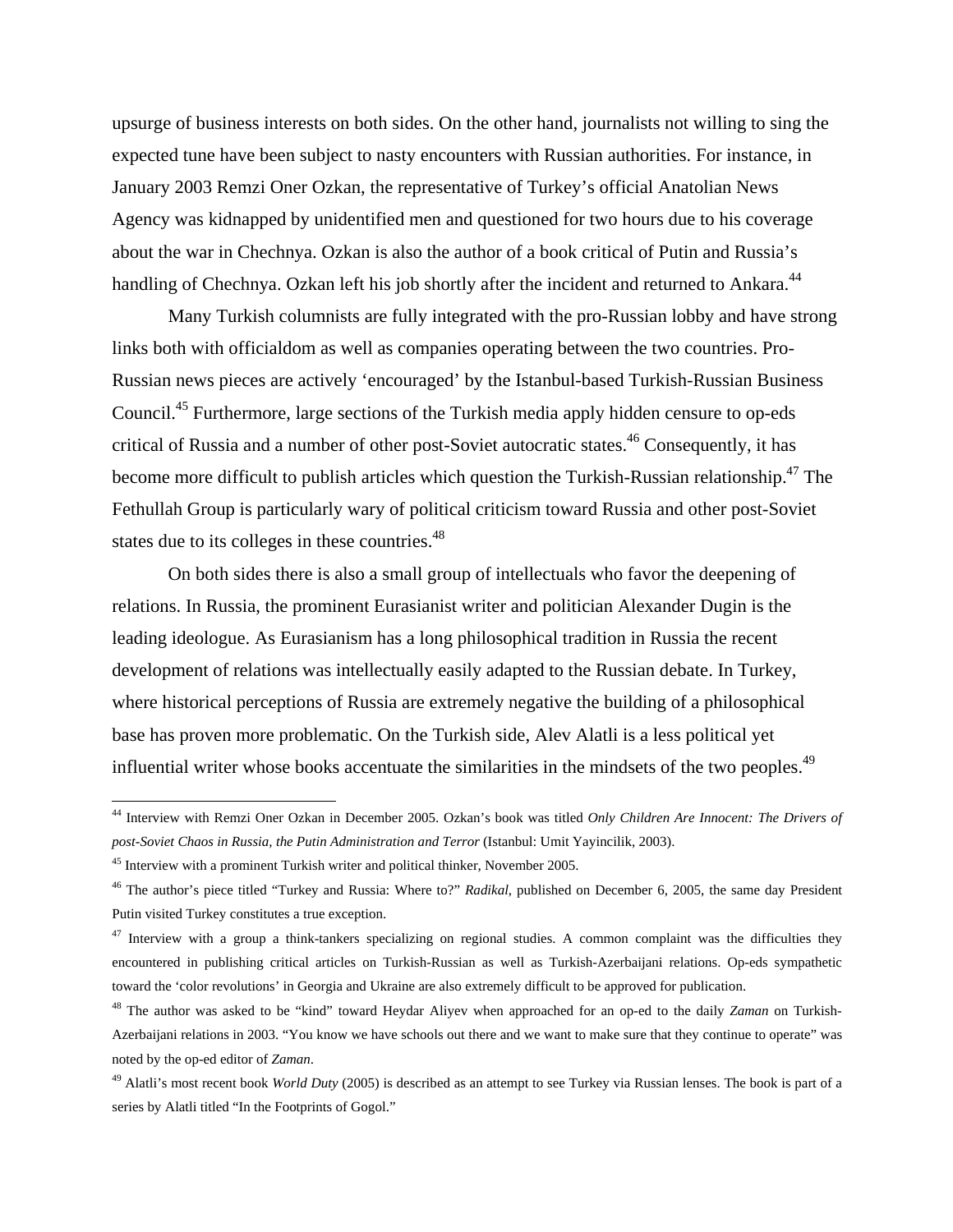On the cultural plane, it was decided to celebrate Turkey and Russia years respectively in 2006.[50](#page-15-0)

## **Tourism: People to People Diplomacy**

*"Russian tourists think that Antalya is Turkey's capital."* 

– Russian deputy foreign minister

*"Russian tourists are coming to Turkey as if they make their pilgrimage."* 

– Turkish tourism official

One of the most frequently cited facts about the Turkish-Russian relationship is the growing number of Russian tourists visiting Turkey every year and the economic impact of this trend. Some analysts note humorously that the Russians finally succeeded in reaching the "warm waters", not by force as was envisioned by Peter the Great and his imperial successors but via tourism. Indeed, Turkey has become the primary tourism destination for Russians while Russians are only second to Germans visiting Turkey. Helped by an easy visa regime, the number of Russian tourists grew from 1.2 million in 2003 to 1.5 million in 2004 and 1.9 million in 2005.<sup>51</sup> The Turkish tourism sector is particularly fond of Russians as they spend generously in comparison to their European counterparts. While significant from an economic perspective Turkey does not view Russian tourism purely from an economic standpoint. Turkey also attaches great value to tourisms' "people to people diplomacy" dimension. The perceptional baggage carried over from centuries-long confrontational history is slowly being revised by direct contact between Turks and Russians.<sup>52</sup> There is also an exponential increase in marriages between Turks and Russians. In 2002 alone over 50.000 Russians and Turks married, which also

<span id="page-15-0"></span><sup>50 &</sup>quot;Blue Stream is Reaching South," *Yeni Safak*, July 19, 2005.

<span id="page-15-1"></span><sup>51</sup> DEIK / Turkish-Russian Business Board, *Turkey-Russia Commercial and Economic Relations*, March 2005.

<span id="page-15-2"></span><sup>52</sup> Interview with Turkey's Ambassador in Moscow Kurtulus Taskent in *Turism i Sport*, June 2005.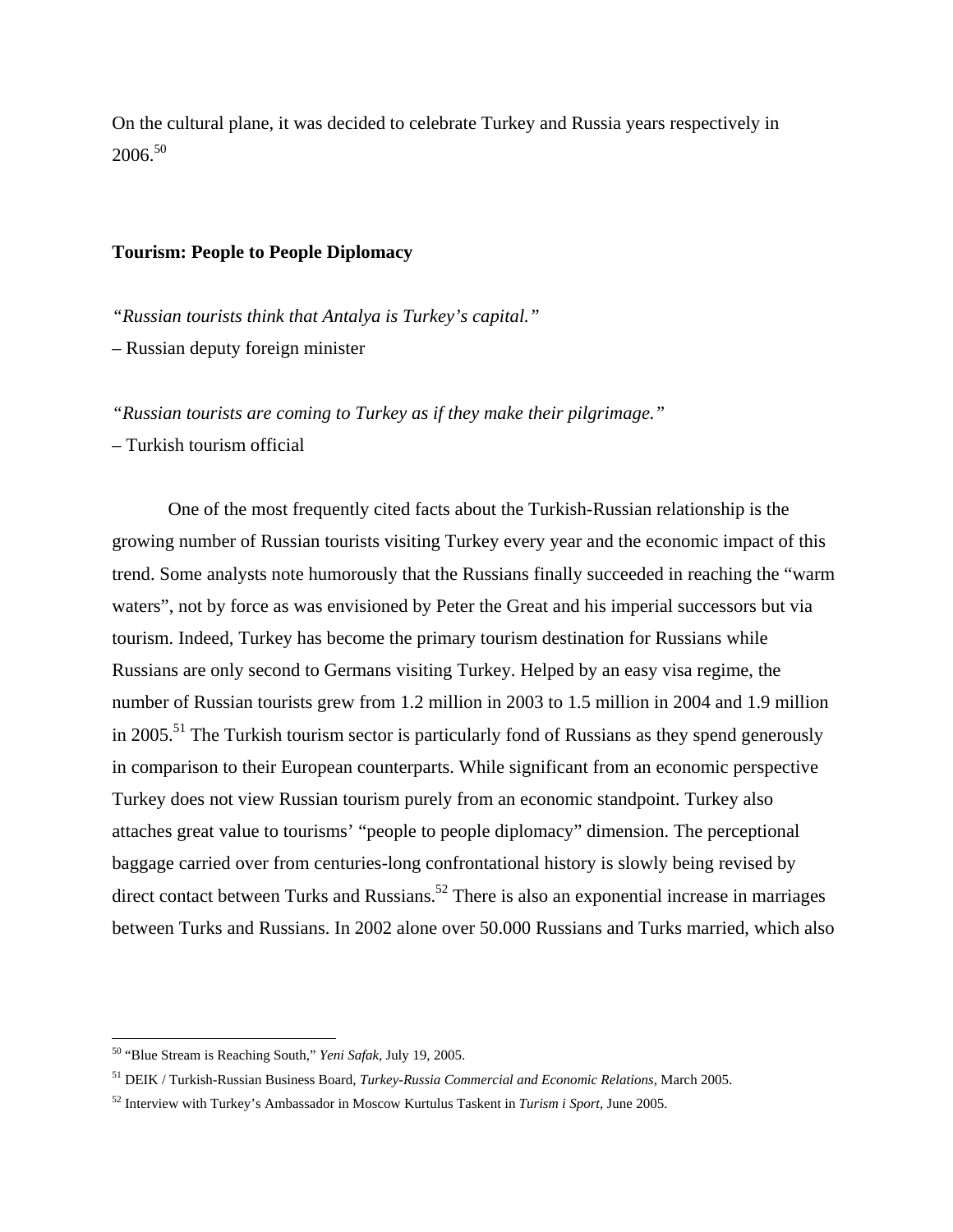brought about vocal demand for Turkish schools in Russia and Russian schools in Turkey[.53](#page-16-0) 

#### **Defense Cooperation: The Weakest Link**

*"Turkey's adoption of NATO standards limits our defense cooperation."* 

– Russian Defense Minister Sergei Ivanov

1

One of the areas where even the Iraq War has not been able to produce tangible results between Turkey and Russia is defense cooperation. Despite Moscow's repeated pleas to develop the defense relationship not much has been accomplished. President Putin is on record about his displeasure in this regard. Turkey was the first NATO country to sign a defense cooperation agreement with Russia in 1994 which Ankara used for the acquisition of military hardware Turkey had difficulty obtaining from western suppliers in its fight against the PKK. A commission on military cooperation between the two sides has been established in 2000 but key Russian expectations such as winning tenders for the modernization of Turkey's military have not been fulfilled. For instance, Moscow's emphasis on equal opportunity to compete for Turkey's multibillion attack helicopter tender have not yet been materialized. Despite a range of significant concessions by the Russian side the tender was eventually cancelled. According to Turkish defense officials Ankara tends to use defense cooperation with Russia as a means to put indirect pressure on European and American companies to exact better conditions.<sup>54</sup> Drawing attention to Russia's unease about the subject matter, Russian Defense Minister Sergei Ivanov issued a rare public statement last fall. Referring to Turkey as a "Eurasian power" he said:

<span id="page-16-0"></span><sup>53 &</sup>quot;Turkey and Russia are becoming relatives," *Hurriyet*, April 19, 2003. A survey conducted by the Institute of Psychology of the Russian Academy of Sciences found that there were two reasons behind Russian women marrying Turkish men; (1) the mentality of Turks is similar to that of Russians; (2) Turkish family structures do not load the woman with too much responsibility and is thus relatively easier on the female partner.

<span id="page-16-1"></span><sup>54</sup> Sergei Kandaurov, "Russian Arms Exports to Greece, Cyprus and Turkey," *Moscow Defense Brief*, 2002 Nr. 2. Also see, "Russia: Analysts Say Burgeoning Arms Sales Pose Security Threat," *Radio Free Europe/Radio Liberty*, February 12, 2003.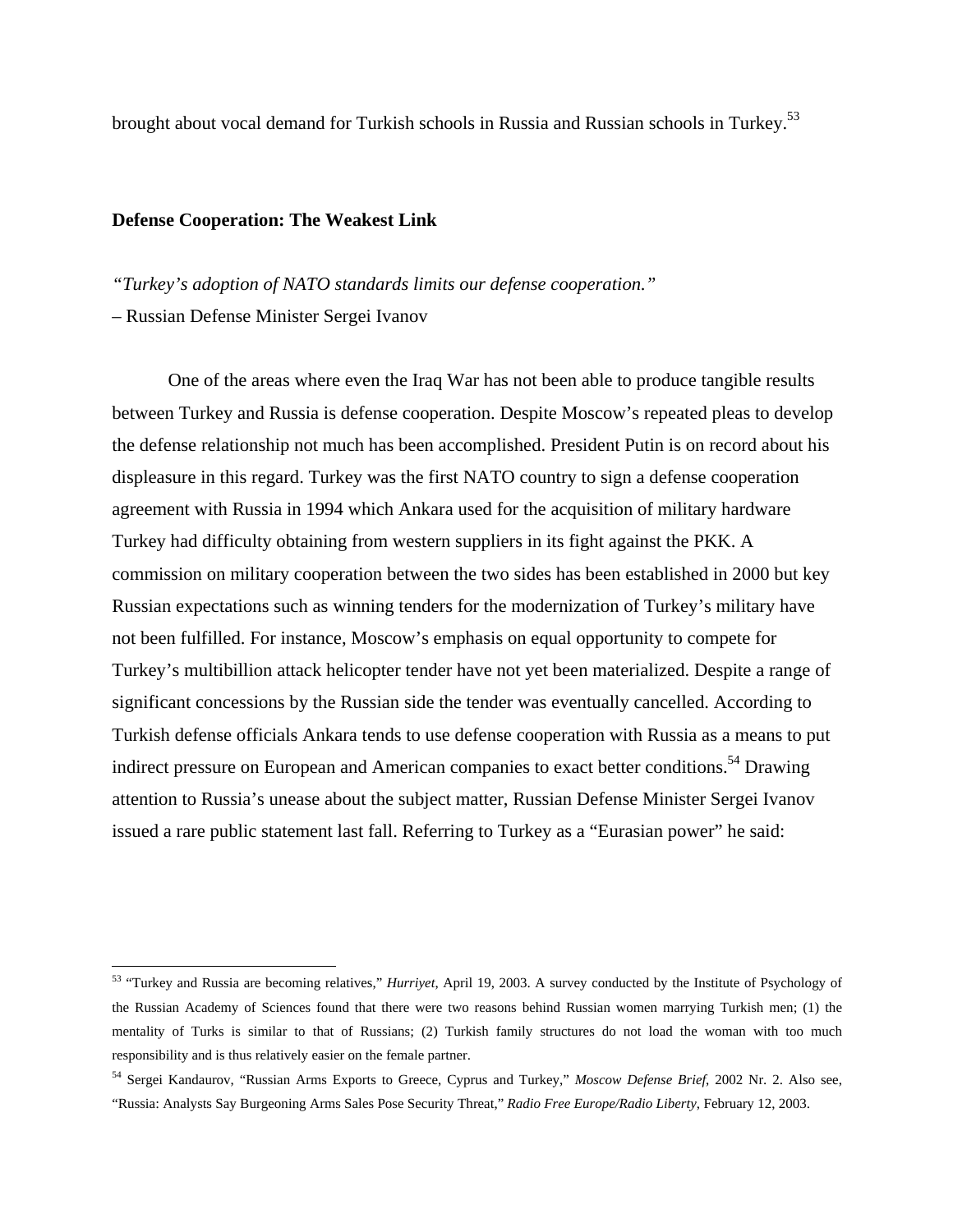"I must say that Turkey's adoption of NATO standards as well as the tough competition by western countries limits our defense cooperation. One must also admit that some political and military circles [in Turkey] are sympathetic to these [western] countries."[55](#page-17-0)

That said, there are some processes in the region -- for example, the integration of western European defense industries or the easing of internal political instability in Turkey -- that continue to throw up roadblocks to the promotion of Russian arms and military hardware.

# *Problematic Areas*

*"Russia Blocks UN Cyprus Resolution"* 

– Associated Press, April 2004

Turkish-Russian relations are not without problems. The problems are primarily in the political area. In April 2004, only days before the Cyprus referendum on the UN-sponsored Annan Plan, Russia used its veto to block a resolution that sought to alleviate Greek-Cypriot security concerns. Moscow's veto had a damaging effect as the adoption of the resolution would have helped more Greek Cypriots to vote in favor of the plan. Russian complications did not cease there. Moscow continues to veto the Secretary-General's report on the post-referendum situation in Cyprus. The report, which urges the international community to lift the isolation of the Turkish Republic of Northern Cyprus (TRNC), is a critical report for the Turkish Government. The adoption of the report in the Security Council would be a diplomatic victory for Turkey, for it would acknowledge the continuing intransigence of the Greek Cypriots. In clear response to Turkish pressure, President Putin recently declared that the economic embargo on the TRNC was unjust.<sup>56</sup> Oscillating between its allegiance toward its Orthodox brethren in the South and satisfying Turkish expectations Moscow wants at least give the impression that it is trying to do something about Turkish concerns on Cyprus. Still, the Turkish Ministry of

<u>.</u>

<span id="page-17-0"></span><sup>55 &</sup>quot;Let's become partners," *Milliyet*, September 5, 2005.

<span id="page-17-1"></span><sup>56 &</sup>quot;An energetic relationship with Russia," *Radikal*, July 19, 2005.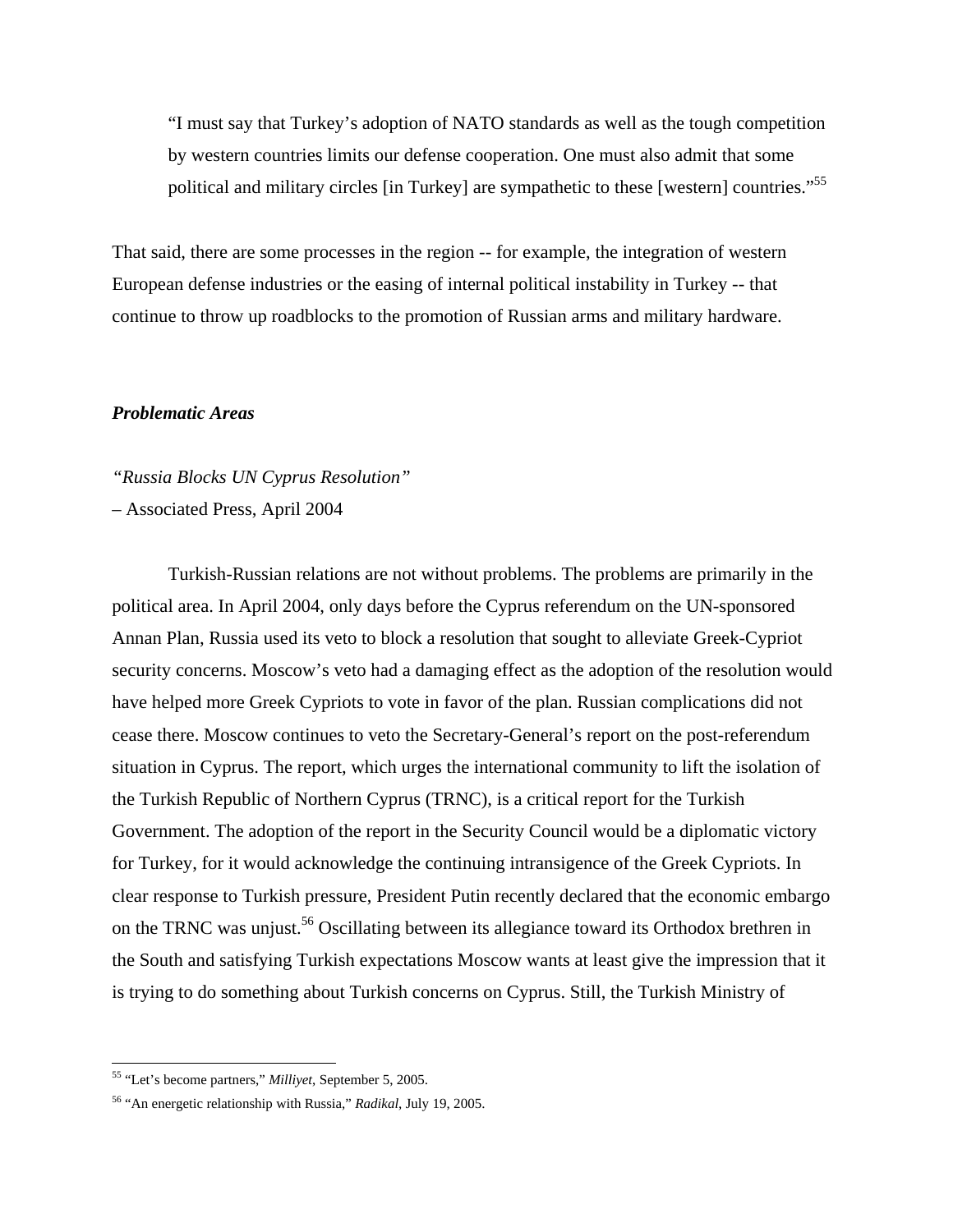Affairs is skeptical about Russia's motives and privately complains about the lack of concrete steps in this regard. $57$ 

Another problematic issue has been the Russian Duma's resolution on the Armenian "genocide" in April 2005. Turkey deplored the resolution and underlined the irony of the passing of the resolution "by the Parliament of a country that should know best what occurred in 1915."[58](#page-18-1) It was further noted that the resolution did not correspond to the level of bilateral relations which is progressing in all areas.

Frequent bans on the importation of Turkish products on health safety grounds also strain relations, albeit at a lower level. In 2005 Russia banned the importation of Turkish poultry products, fruits, vegetables and flowers. Additionally, prostitution from Russia and Ukraine – the so-called *Natasha syndrome* has become a significant social phenomenon in Turkey. There is a clear rise in prostitution-related HIV infections in Turkey which has reflected negatively on public perceptions about Russia.[59](#page-18-2) 

### *Conclusion*

 $\overline{a}$ 

Should current trends continue, the Turkish-Russian relationship is likely to become a structural factor in the region. As has been detailed in this paper, the relationship started out as a modest trade relationship but quickly evolved with the addition of the energy dimension. External factors such as the European Union's reluctance to embrace Turkey as well as the frustration with the U.S. over the Iraq War have helped the relationship to acquire a political and strategic dimension. Also, Turkey's deepening relationship with Russia should be understood within the context of a distinct sense of alienation. Turkish self-perceptions that it neither belongs to Europe nor the Middle East acquired a more ominous character by the rupture of the strong security link with the U.S. The rise of the AKP and the subsequent eminence of its

<span id="page-18-0"></span><sup>57</sup> Interview with senior Turkish diplomat, December 2005.

<span id="page-18-1"></span><sup>58</sup> *Turkish Ministry of Foreign Affairs Press Release Nr: 67* dated April 26, 2005, "On the Deploring of the Statement by the Russian Federal Parliament about recognizing the so-called Armenian Genocide on April 22, 2005." The author of this paper does not define the unfortunate events of 1915 as a "genocide".

<span id="page-18-2"></span><sup>59</sup> According to the *Transatlantic Trends 2005* survey sponsored by the German Marshall Fund of the United States 83 percent of Turks view the spread of AIDS as a significant threat to them.